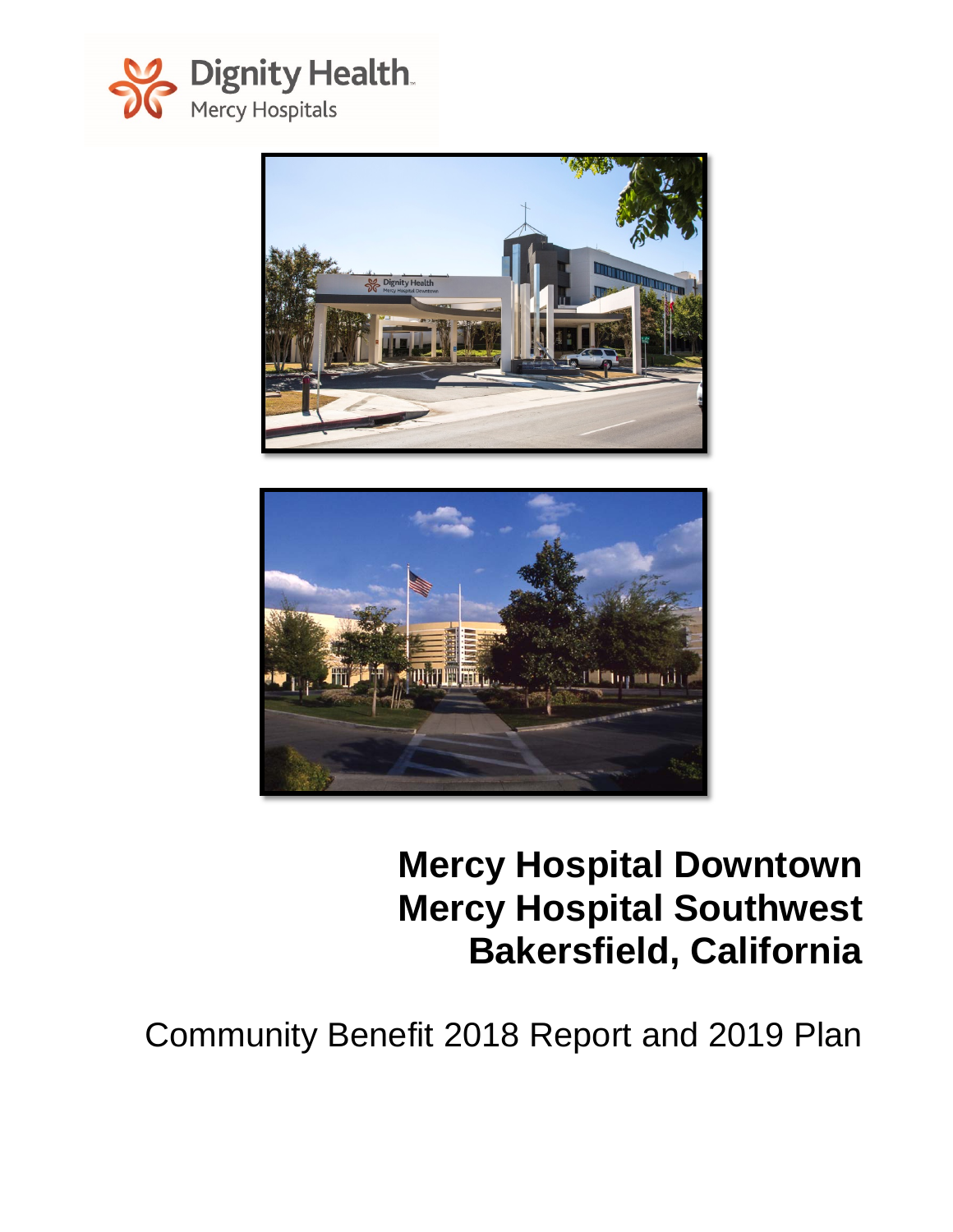

# A message from

Bruce Peters, President and CEO of Mercy Hospitals, and Morgan Clayton, Chair of the Dignity Health Mercy Hospitals' Community Board.

Dignity Health's comprehensive approach to community health improvement aims to address significant health needs identified in the Community Health Needs Assessments that we conduct with community input, including the local public health department. Our multi-pronged initiatives to improve community health include financial assistance for those unable to afford medically necessary care, a range of prevention and health improvement programs conducted by the hospitals with community partners, and investing in efforts that address social determinants of health.

Mercy Hospitals share a commitment to improve the health of our community, and delivers programs and services to achieve that goal. The Community Benefit 2018 Report and 2019 Plan describe much of this work. This report meets requirements in California state law (Senate Bill 697) that not-for-profit hospitals produce an annual community benefit report and plan. Dignity Health produces these reports and plans for all of its hospitals, including those in Arizona and Nevada. We are proud of the outstanding programs, services and other community benefits our hospital delivers, and are pleased to report to our community.

In fiscal year 2018 (FY18), Mercy Hospitals provided \$28,292,773 in patient financial assistance, unreimbursed costs of Medicaid, community health improvement services, and other community benefits. The hospital also incurred \$9,255,700 in unreimbursed costs of caring for patients covered by Medicare.

Dignity Health's Mercy Hospitals Community Board reviewed, approved and adopted the Community Benefit 2018 Report and 2019 Plan at its October 24, 2018 meeting.

Thank you for taking the time to review our report and plan. If you have any questions, please contact us at (661) 632-5467.

**Bruce Peters** President/CEO

Morgan Clayton Chairperson, Community Board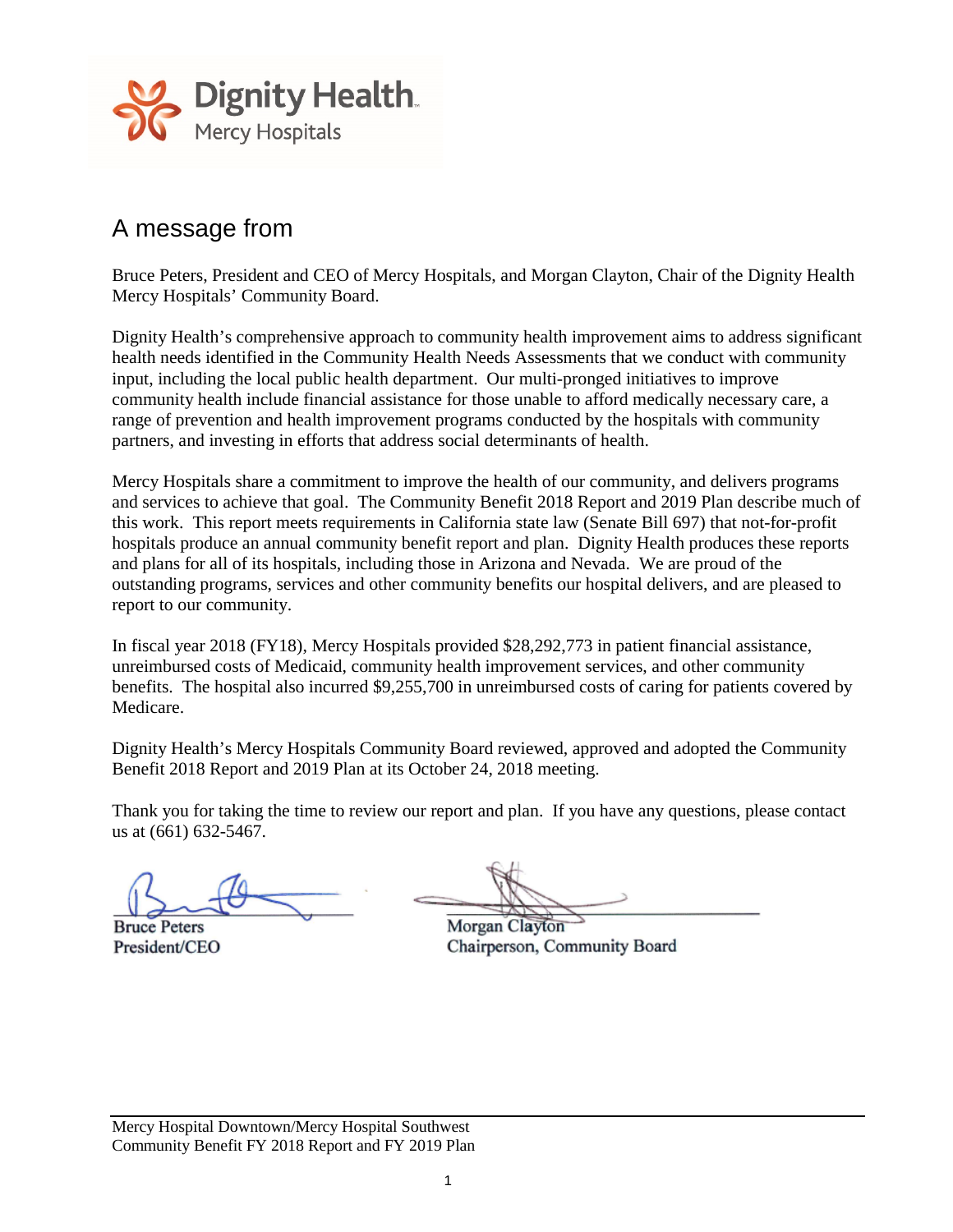# **TABLE OF CONTENTS**

| <b>At-a-Glance Summary</b>                                                                                                                                                                                                                                                                                                                                                                                  | 3                                               |
|-------------------------------------------------------------------------------------------------------------------------------------------------------------------------------------------------------------------------------------------------------------------------------------------------------------------------------------------------------------------------------------------------------------|-------------------------------------------------|
| <b>Mission, Vision, and Values</b>                                                                                                                                                                                                                                                                                                                                                                          | 5                                               |
| Our Hospitals and the Community Served                                                                                                                                                                                                                                                                                                                                                                      | 6                                               |
| <b>Community Benefit Planning Process</b><br><b>Community Health Needs Assessment</b><br><b>CHNA Significant Health Needs</b><br>Creating the Community Benefit Plan<br>2018 Report and 2018 Plan<br><b>Report and Plan Summary</b><br><b>Community Grants Program</b><br>Anticipated Impact<br><b>Planned Collaboration</b><br><b>Financial Assistance for Medically Necessary Care</b><br>Program Digests | 8<br>8<br>9<br>11<br>13<br>13<br>14<br>14<br>14 |
| <b>Economic Value of Community Benefit</b>                                                                                                                                                                                                                                                                                                                                                                  | 29                                              |
| <b>Appendices</b>                                                                                                                                                                                                                                                                                                                                                                                           |                                                 |
| Appendix A: Community Board and Committee Rosters                                                                                                                                                                                                                                                                                                                                                           | 30                                              |
| Appendix B: Other Programs and Non-Quantifiable Benefits                                                                                                                                                                                                                                                                                                                                                    | 32                                              |
| Appendix C: Financial Assistance Policy Summary                                                                                                                                                                                                                                                                                                                                                             | 33                                              |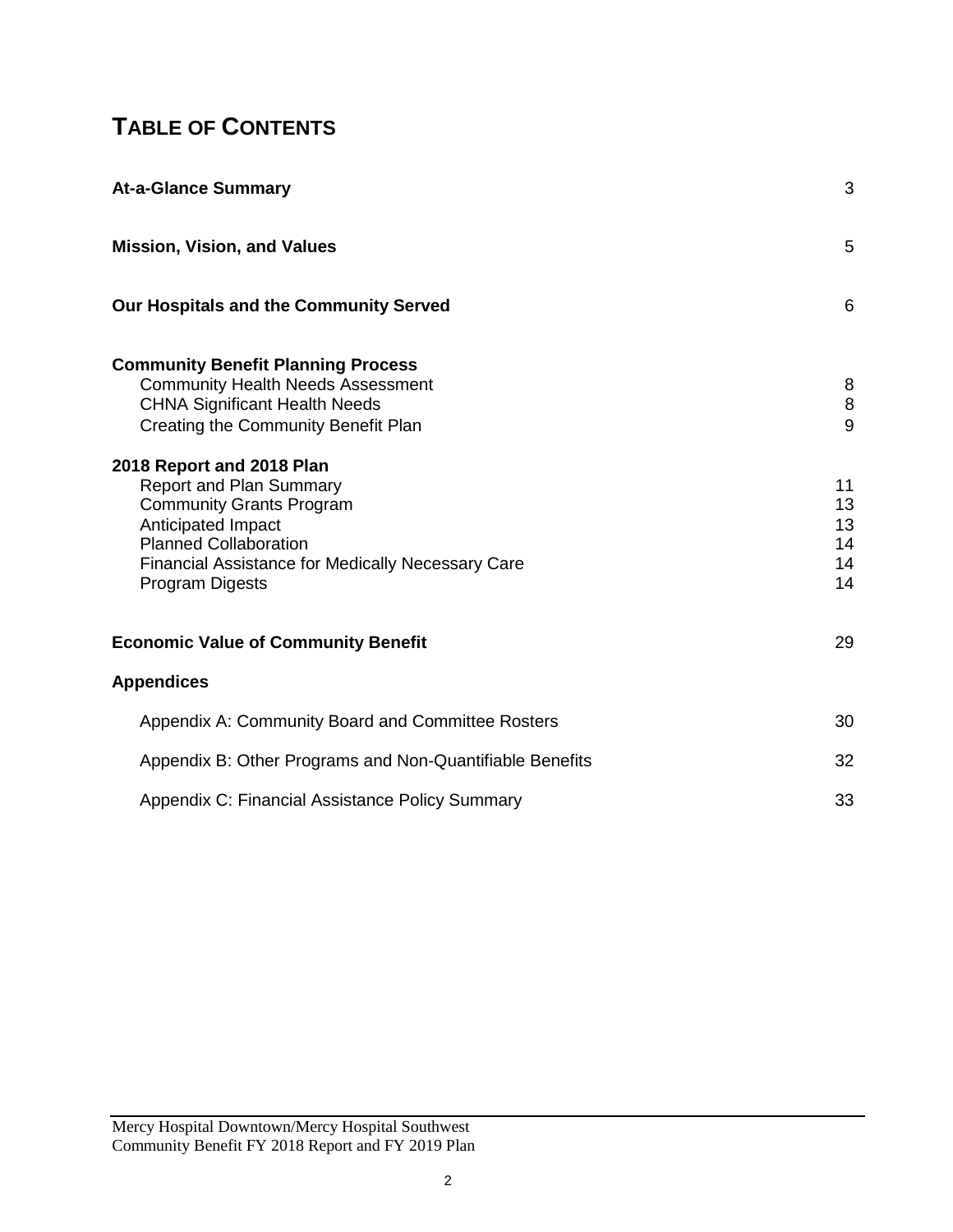# **At-a-Glance Summary**

| <b>Community</b><br><b>Served</b><br><b>Economic</b><br>Value of<br><b>Community</b><br><b>Benefit</b> | Dignity Health Mercy Hospitals serves all of Kern County, including Bakersfield<br>and outlying rural communities. The population of Kern County is 895,505. In the<br>county, 28.9% of the population are children, ages 0-17. 60.2% of the population<br>are adults and $10.9\%$ are seniors. Poverty rates in the county $(18.63\%)$ are higher<br>than for California $(11.73\%)$ . Of the population aged 25 and over, 26.3% do not<br>have a high school diploma. On a positive note, rates of health insurance coverage<br>are increasing. Health insurance coverage for children has increased from 90.6% in<br>2011 to 97.7% in 2017. (Source: U.S. Census Bureau, American Community Survey accessed from<br>www.healthykern.org.)<br>\$28,292,773 in patient financial assistance, unreimbursed costs of Medicaid,<br>community health improvement services, community grants and other community<br>benefits                                                                                                                                                                                                                                                                                                                                                                                |
|--------------------------------------------------------------------------------------------------------|---------------------------------------------------------------------------------------------------------------------------------------------------------------------------------------------------------------------------------------------------------------------------------------------------------------------------------------------------------------------------------------------------------------------------------------------------------------------------------------------------------------------------------------------------------------------------------------------------------------------------------------------------------------------------------------------------------------------------------------------------------------------------------------------------------------------------------------------------------------------------------------------------------------------------------------------------------------------------------------------------------------------------------------------------------------------------------------------------------------------------------------------------------------------------------------------------------------------------------------------------------------------------------------------------------|
|                                                                                                        | \$9,255,700 in unreimbursed costs of caring for patients covered by Medicare                                                                                                                                                                                                                                                                                                                                                                                                                                                                                                                                                                                                                                                                                                                                                                                                                                                                                                                                                                                                                                                                                                                                                                                                                            |
| <b>Significant</b><br><b>Community</b><br><b>Health Needs</b><br><b>Being</b><br><b>Addressed</b>      | The significant community health needs the hospital is helping to address and that<br>form the basis of this document were identified in the hospitals' most recent<br>Community Health Needs Assessment (CHNA). Those needs are:<br>Overweight and Obesity<br>Access to Care<br><b>Chronic Diseases</b><br>Diabetes<br>O<br>Cardiovascular disease<br>O<br>Asthma<br>O<br>Cancer<br>$\circ$<br><b>Basic Needs Services</b>                                                                                                                                                                                                                                                                                                                                                                                                                                                                                                                                                                                                                                                                                                                                                                                                                                                                             |
| <b>FY18 Actions</b><br>to Address<br><b>Needs</b>                                                      | Community Wellness Program - The Community Wellness Program is focused<br>$\bullet$<br>on preventive health care by providing on-site screenings and health and<br>wellness education classes on relevant topics for residents throughout Kern<br>County.<br>Chronic Disease Self-Management Programs - The Healthy Living Self-<br>٠<br>Management Programs (Chronic Disease and Diabetes) are designed for persons<br>who have diabetes and other chronic illnesses, providing them with the<br>knowledge, tools and motivation needed to become proactive in their health.<br>Community Health Initiative - The Community Health Initiative of Kern County<br>٠<br>works with more than 50 public, private and non-profit organizations to enroll<br>individuals in health insurance programs.<br>Homemaker Care Program - The Homemaker Care Program provides in-home<br>$\bullet$<br>supportive services to seniors ages 65 and older, as well as adults with<br>disabilities.<br>Learning and Outreach Centers - The Learning and Outreach Centers provide<br>referral services, food, clothing, shelter, education, and after school tutoring<br>services to the most vulnerable and needy residents of the community.<br>Art and Spirituality Center - The Art and Spirituality Center provides |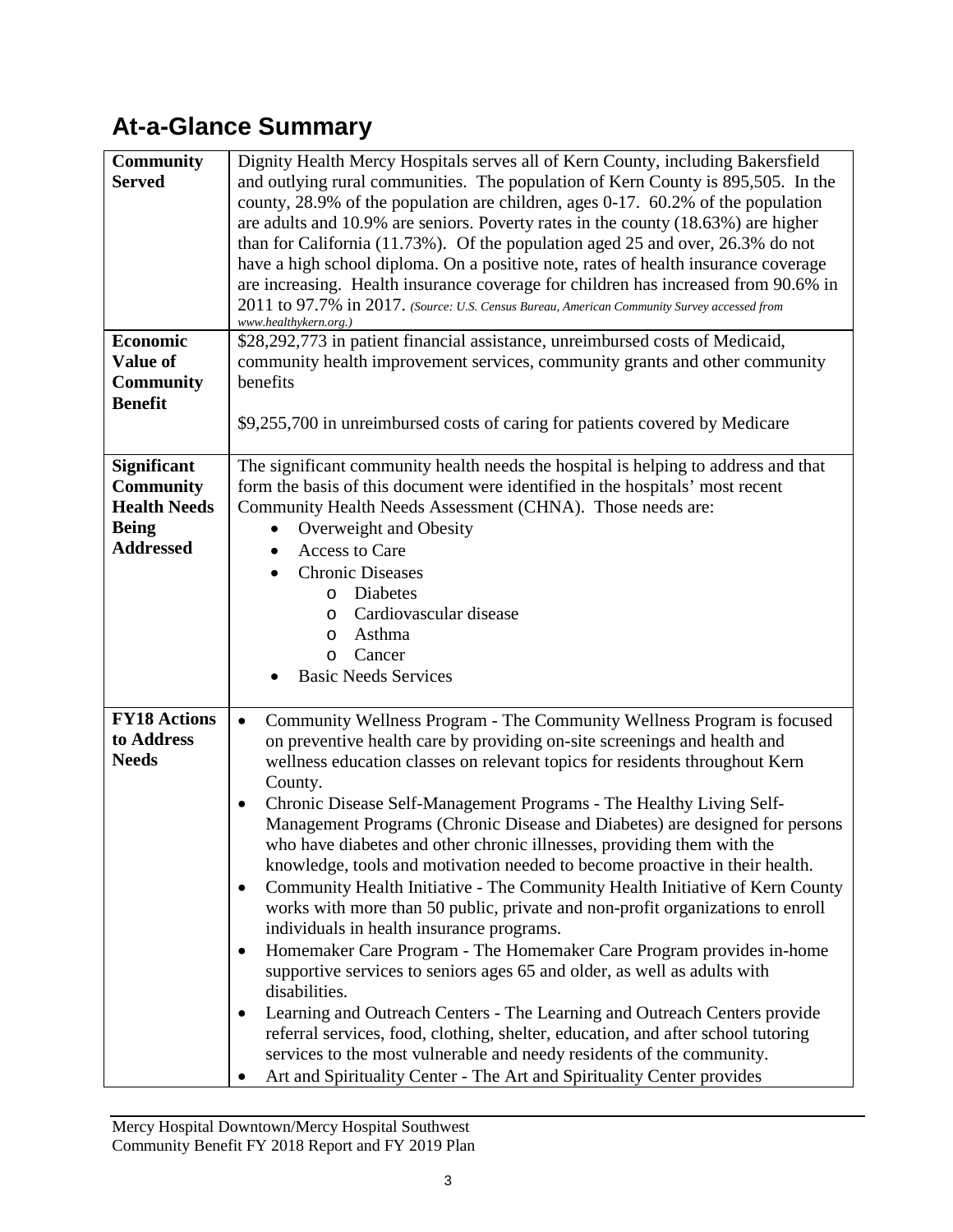|                    | opportunities for artistic expression, meditation, relaxation, and creativity to |
|--------------------|----------------------------------------------------------------------------------|
|                    | improve quality of life and reduce stress.                                       |
| <b>Planned</b>     | The hospitals will continue its major FY18 programs which include the Community  |
| <b>Actions for</b> | Wellness Program, Chronic Disease Self-Management Program, Community Health      |
| <b>FY19</b>        | Initiative, Homemaker Care Program, Learning and Outreach Centers, and Art and   |
|                    | Spirituality Centers. New program activities include the addition of the College |
|                    | Dream Program (Learning and Outreach Centers), the Matter of Balance Program     |
|                    | (Community Wellness Program) and the Hospital to Home Stat Program               |
|                    | (Homemaker Care Program).                                                        |

This document is publicly available at [https://www.dignityhealth.org/central-california/locations/mercy](https://www.dignityhealth.org/central-california/locations/mercy-bakersfield/about-us/community-benefit-report-health-needs-assessment)[bakersfield/about-us/community-benefit-report-health-needs-assessment.](https://www.dignityhealth.org/central-california/locations/mercy-bakersfield/about-us/community-benefit-report-health-needs-assessment) A paper copy is available for inspection upon request at the Mercy Hospital Downtown Administrative Office.

Written comments on this report can be submitted to the Mercy Hospital Downtown Administration Office at 2215 Truxtun Avenue, Bakersfield, California, 93301 or by e-mail to [Felicia.Corona@DignityHealth.org.](mailto:Felicia.Corona@DignityHealth.org)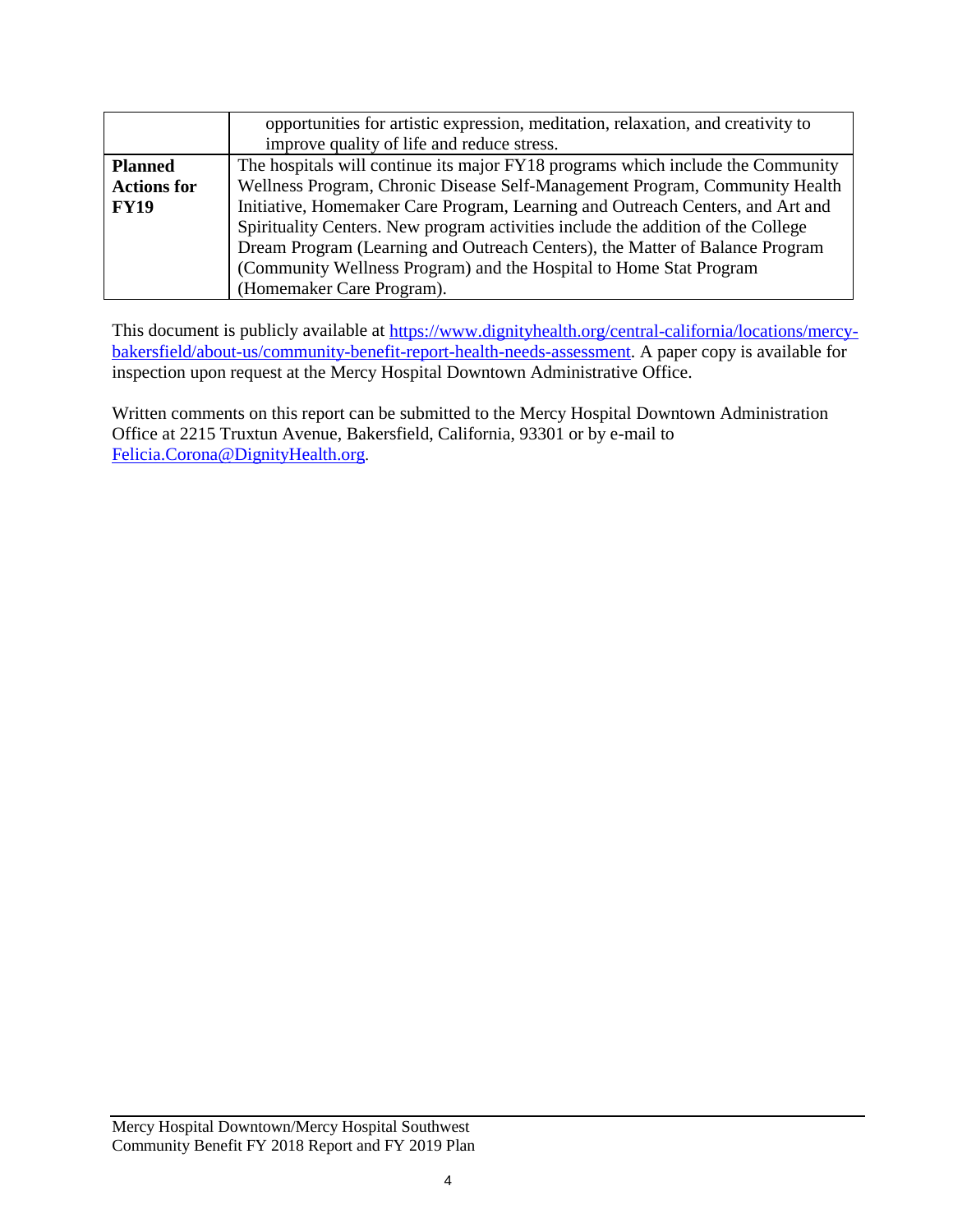# **MISSION, VISION AND VALUES**

Mercy Hospitals is a part of Dignity Health, a non-profit health care system made up of more than 60,000 caregivers and staff who deliver excellent care to diverse communities in 21 states. Headquartered in San Francisco, Dignity Health is the fifth largest health system in the nation. At Dignity Health, we unleash the healing power of humanity through the work we do every day, in hospitals, in other care sites and the community.

### **Our Mission**

We are committed to furthering the healing ministry of Jesus. We dedicate our resources to:

- Delivering compassionate, high-quality, affordable health services;
- Serving and advocating for our sisters and brothers who are poor and disenfranchised; and
- Partnering with others in the community to improve the quality of life.

#### **Our Vision**

A vibrant, national health care system known for service, chosen for clinical excellence, standing in partnership with patients, employees, and physicians to improve the health of all communities served.

#### **Our Values**

Dignity Health is committed to providing high-quality, affordable healthcare to the communities we serve. Above all else we value:

*Dignity* - Respecting the inherent value and worth of each person.

*Collaboration* - Working together with people who support common values and vision to achieve shared goals.

*Justice* - Advocating for social change and acting in ways that promote respect for all persons.

**Stewardship** - Cultivating the resources entrusted to us to promote healing and wholeness.

*Excellence* - Exceeding expectations through teamwork and innovation.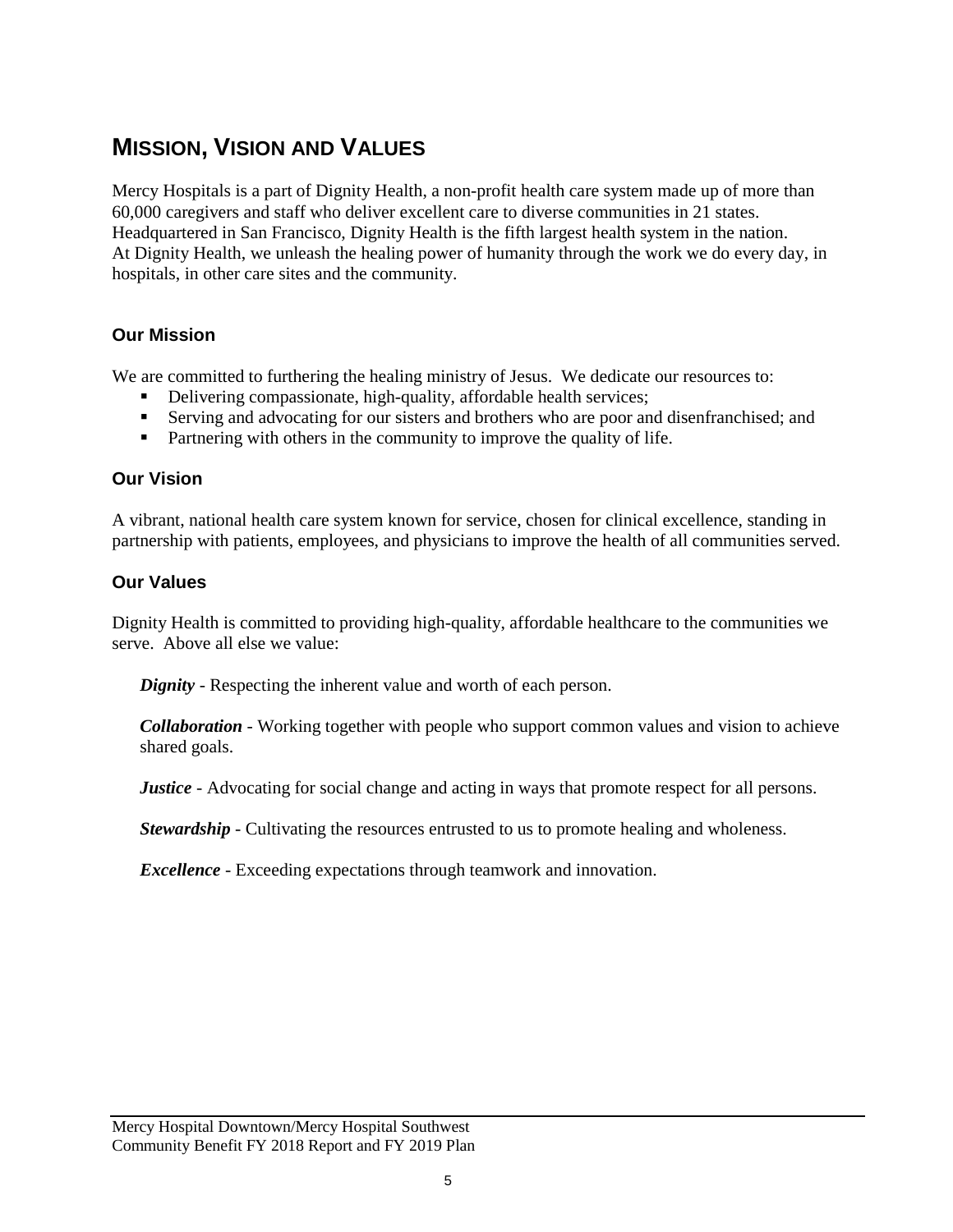# **OUR HOSPITALS AND THE COMMUNITY SERVED**

Mercy Hospitals reflect the values of the Sisters of Mercy. That compassionate and comprehensive care still continues to this day, with "the Spirit of Mercy" nurtured by our family of employees. Mercy Hospitals has two acute care facilities in Bakersfield, Mercy Hospital Downtown and Mercy Hospital Southwest. These hospital facilities operate under one license and employ 1,592 people. The three Dignity Health hospitals in Bakersfield (Mercy Hospital Downtown, Mercy Hospital Southwest, and Memorial Hospital) are the largest providers of health services in the Southern San Joaquin Valley serving a diverse population of urban and rural residents.

Mercy Hospital Downtown is located at 2215 Truxtun Avenue, Bakersfield, California, 93301. Founded in 1910 by the Sisters of Mercy and situated in downtown Bakersfield, Mercy Hospital Downtown is licensed for 144 acute care beds. The full range of medical and surgical services includes a 14-station, Level II Base-Station Emergency Department; seven surgical suites; post anesthesia care unit; ambulatory and prep units; interventional radiology; outpatient surgery and outpatient GI laboratory. Mercy Hospital Downtown is also home to the area's only inpatient oncology unit.

Mercy Hospital Southwest is located at 400 Old River Road, Bakersfield, California, 93311. Mercy Hospital Southwest has established a similar reputation for superior health care, since opening in 1992. This 78-bed facility is the only acute care hospital west of Hwy 99. The hospital includes our respected Family Birth Center, which features an 18-bed labor delivery recovery postpartum unit (LDRP), an 11 bed postpartum unit, and a 9-bed NICU. Mercy Hospital Southwest also has an Emergency Department, ICU, six surgical suites, post anesthesia care unit, ambulatory and prep units, and outpatient surgery.

#### **Description of the Community Served**

Mercy Hospitals serve all of Kern County, including Bakersfield and outlying rural communities. Mercy determines the Primary Service Area based on the top zip codes that constitute 70 percent of the patient discharges from the hospitals. A summary description of the community is below, and additional details can be found in the CHNA report online.

The county covers more than 8,100 square miles, geographically making it the third largest county in the state. The landscape is diverse, ranging from high desert to mountains to vast expanses of rich agricultural flatlands. Kern County consistently ranks among the top five most productive agricultural counties in the United States and is one of the nation's leading petroleum-producing counties. Seasonal and cyclical fluctuations in employment in the agriculture and petroleum industries drive Kern County's unemployment rate consistently well above the state average. A summary description of the community is below, and additional community facts and details can be found in the CHNA report online.

The following data is from the Claritas Company and Truven Health Analytics:

Total Service Area Population: 589,951 Race: 33.0% White – Non-Hispanic, 5.2% Black/African American, 53.8% Hispanic or Latino, 5.2% Asian/Pacific Islander, 2.8 % All Others Median Income: \$63,151 Uninsured: 9.7%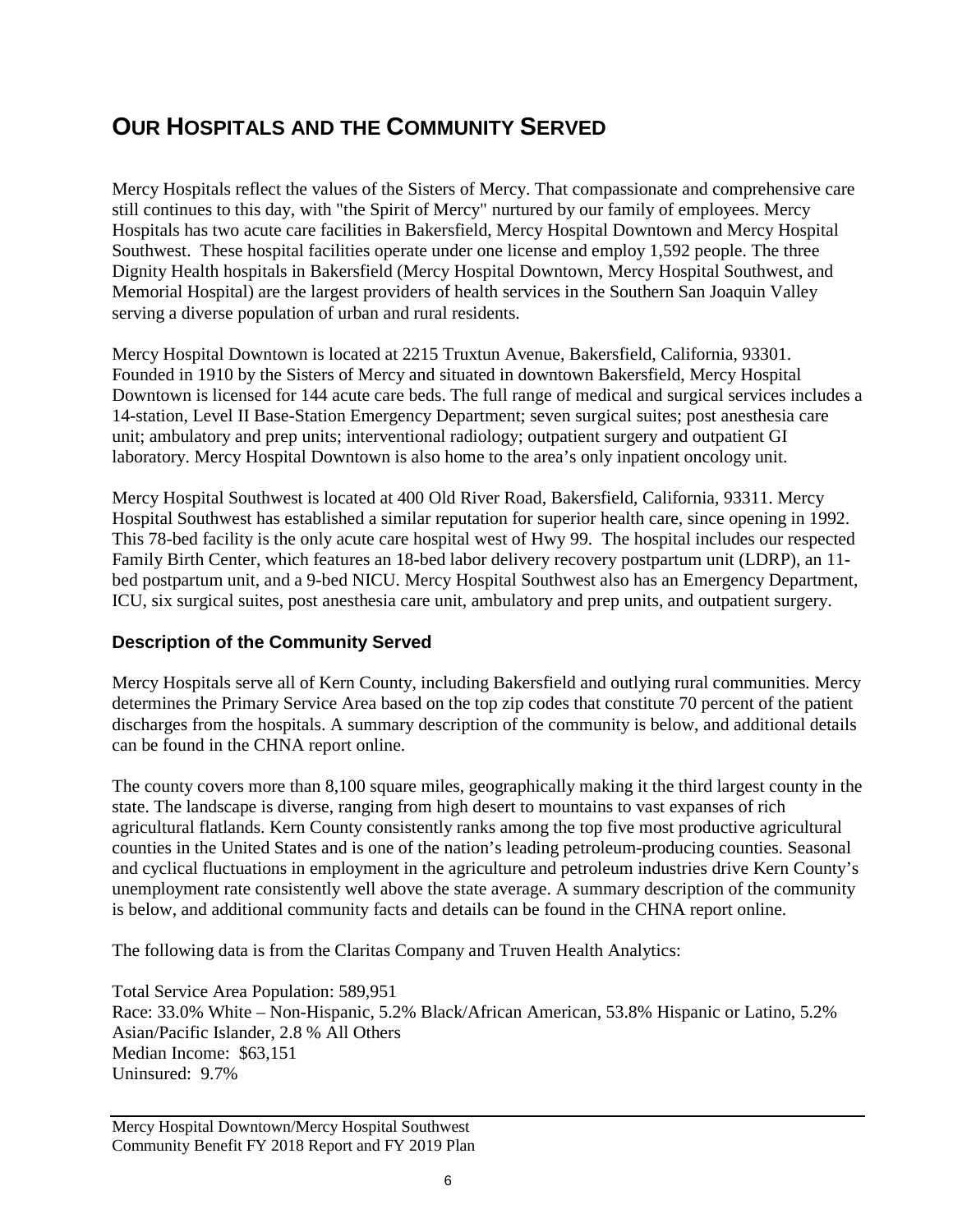Unemployment: 6.6% No HS Diploma: 23.9% Medicaid Population: 36.3%



### **Community Needs Index (CNI) Map**

One tool used to assess health need is the Community Need Index (CNI) created and made publicly available by Dignity Health and Truven Health Analytics. The CNI analyzes data at the zip code level on five factors known to contribute or be barriers to health care access: income, culture/language, education, housing status, and insurance coverage. Scores from 1.0 (lowest barriers) to 5.0 (highest barriers) for each factor are averaged to calculate a CNI score for each zip code in the community. Research has shown that communities with the highest CNI scores experience twice the rate of hospital admissions for ambulatory care sensitive conditions as those with the lowest scores.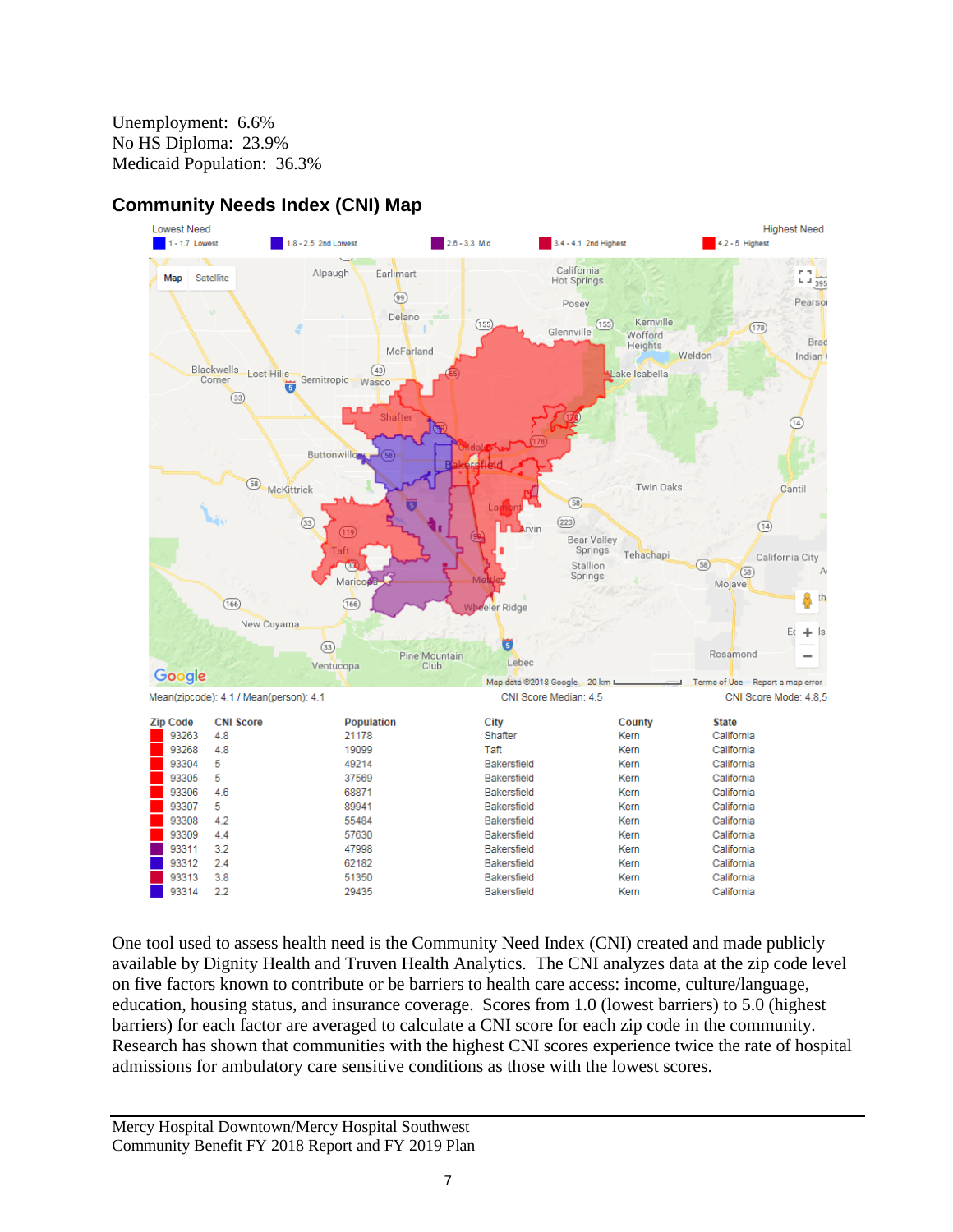# **COMMUNITY BENEFIT PLANNING PROCESS**

Mercy Hospital Downtown and Mercy Hospital Southwest engage in multiple activities to conduct the community benefit and community health improvement planning process. These include, but are not limited to: conducting a Community Health Needs Assessment (CHNA) with community input at least every three years; using five core principles to guide planning and program decisions; measuring and tracking program indicators; and engaging the Community Benefit Committee and other stakeholders in the development of the annual community benefit plan and triennial Implementation Strategy.

### **Community Health Needs Assessment**

The significant needs that form the basis of the hospitals' community health programs were identified in the most recent Community Health Needs Assessment (CHNA), which was adopted in April 2016.

The hospital conducts a CHNA at least every three years to inform its community health strategy and program planning. The CHNA report contains several key elements, including:

- Description of the assessed community served by the hospital;
- Description of assessment processes and methods, including: the data used; how the hospital solicited and took into account input from a public health department, members or representatives of medically underserved, low-income and minority populations; and the process and criteria used in identifying significant health needs and prioritizing them;
- Presentation of data, information and assessment findings, including a prioritized list of identified significant community health needs;
- Community resources (e.g., organizations, facilities and programs) potentially available to help address identified needs; and
- Discussion of impacts of actions taken by the hospital since the preceding CHNA.

### **CHNA Significant Health Needs**

The community health needs assessment identified the following significant community health needs:

- **Access to care** Health insurance coverage is considered a key component to accessing health care including regular primary care, specialty care and other health services that contributes to one's health status. In Kern County, 89.4% of residents are insured; however, there remain many barriers to accessing care. (*Source: California Health Interview Survey, 2017.)*
- **Asthma** In Kern County 13.2% of adults and 13.3% of children have been diagnosed with asthma. (*Source: California Health Interview Survey, 2014.)* Asthma is a chronic disease and without proper disease management those that suffer with asthma have higher hospitalization and ER usage.
- **Cancer** death rates for respiratory cancer are significantly higher in Kern County than in the state. (*Source: California Cancer Registry, Cancer Surveillance Section, California Department of Public Health, 2013-2015.)*
- **Cardiovascular disease** Conditions may include heart disease, stroke, high blood cholesterol and high blood pressure. For adults in Kern County, 7% have been diagnosed with heart disease and 31.7% of adults have been diagnosed with high blood pressure. (*Source: California Health Interview Survey, 2014.)*
- **Dental health** Lack of access to dental health care can contribute to poor health status. 29.8% of children in Kern County have not had a dental visit within the past year. (*Source: California Health Interview Survey, 2014.)*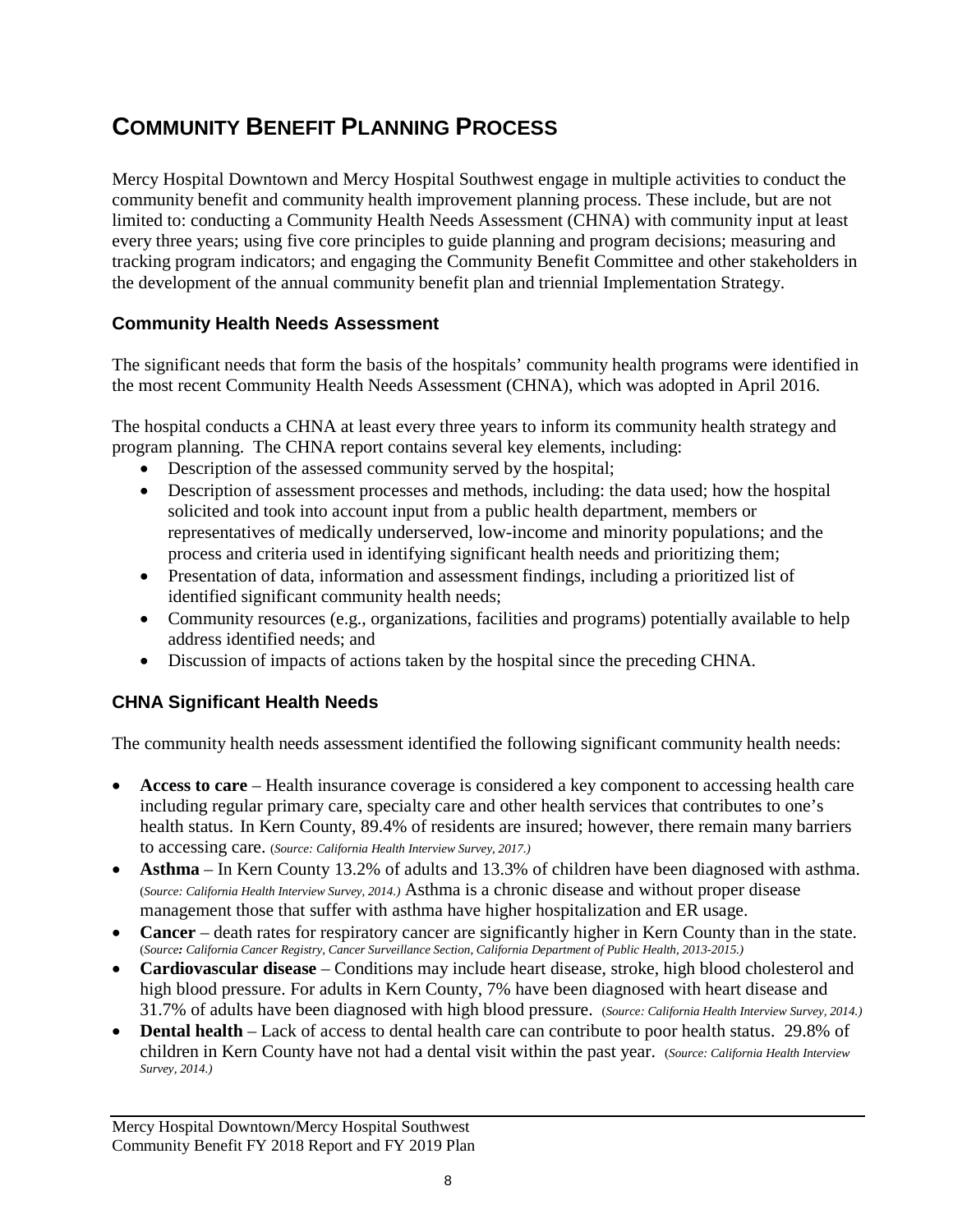- **Diabetes** Diabetes is a costly chronic condition that can lead to disability, loss of productivity and premature death. In Kern County, 10% of adults have been diagnosed with diabetes. Adults in Kern County have high rates of hospitalization for complications of diabetes. (*Source: California Health Interview Survey, 2017.)*
- **Environmental health** (air quality and water safety) The county experiences high amounts of air and water pollution from agricultural activities. (*Source: U.S. Environmental Protection Agency, Toxics Release Inventory Program, 2014.)* Coccidioidmycosis or Valley Fever is an illness caused by a fungus found in the soil. Kern County has high rates of Valley Fever. (*Source: California Department of Public Health, Center for Infectious Disease, Yearly Summaries of Selected General Communicable Diseases in California, 2011 – 2014.)*
- **Lung disease** Chronic Lower Respiratory Disease is the third highest cause of death in Kern County and exceeds the state death rate. (*Source: California Department of Public Health, 2013.)* One contributing factor to lung disease is smoking. In the county, 15.6% of adults smoke cigarettes. (*Source: California Health Interview Survey, 2016.)*
- **Maternal and infant health** Kern County has high rates of teen births (40.7 per 1,000 live births) and infant deaths (6.4 per 1,000 live births). (*Source: California Department of Public Health, 2015.)*
- **Mental health** In Kern County, 14.5% of adults experienced serious psychological distress in the past year. Community stakeholders identified an ongoing stigma associated with having mental health issues. (*Source: California Health Interview Survey, 2014.)*
- **Overweight and obesity** Being overweight is a precursor to many chronic diseases. In Kern County, 76.4% of the adult population reported being overweight or obese, higher than the state (62.6%). (*Source: California Health Interview Survey, 2017.)*
- **Sexually Transmitted Infections** Rates of chlamydia and gonorrhea are higher in the county than found in the state. (*Source: California Department of Public Health, 2015.)*
- **Substance abuse** (alcohol, drug, tobacco use) Binge drinking among adults and teens in Kern County exceed the state rate. 32.7% of adults binge drink. (*Source: California Health Interview Survey, 2016.)*

#### **Significant Health Needs the Hospitals will Not Address**

Taking existing hospital and community resources into consideration, Mercy Hospitals will not directly address the following health needs identified in the CHNA: dental health, environmental health, maternal and infant health, mental health, sexually transmitted infections and substance abuse. Mercy Hospitals cannot address all the health needs present in the community; therefore, it will concentrate on those health needs that can most effectively be addressed given the organization's areas of focus and expertise.

Additional detail about the needs assessment process and findings can be found in the CHNA report, which is publicly available at [https://www.dignityhealth.org/central-california/locations/mercy](https://www.dignityhealth.org/central-california/locations/mercy-bakersfield/about-us/community-benefit-report-health-needs-assessment)[bakersfield/about-us/community-benefit-report-health-needs-assessment](https://www.dignityhealth.org/central-california/locations/mercy-bakersfield/about-us/community-benefit-report-health-needs-assessment) or upon request at the hospital's Community Health office.

### **Creating the Community Benefit Plan**

Rooted in Dignity Health's mission, vision and values, Mercy Hospitals is dedicated to improving community health and delivering community benefit with the engagement of its management team, Community Board and Community Benefit Committee. The board and committee are composed of community members who provide stewardship and direction for the hospital as a community resource (see Appendix A). These parties review community benefit plans and program updates prepared by the hospital's community health director and other staff.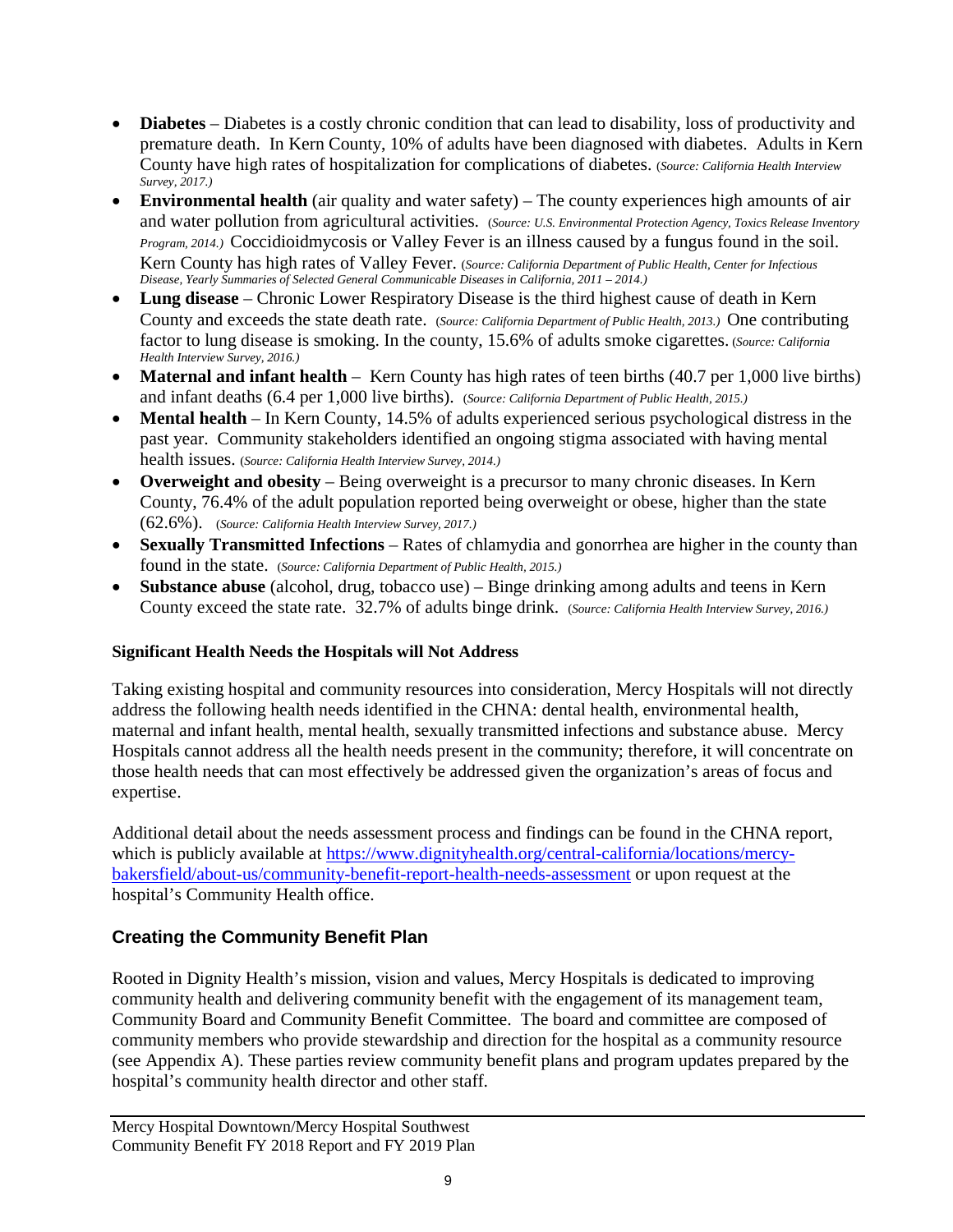As a matter of Dignity Health policy, the hospital's community health and community benefit programs are guided by five core principles. All of our initiatives relate to one or more of these principles:

- Focus on Disproportionate Unmet Health-Related Needs
- Emphasize Prevention
- Contribute to a Seamless Continuum of Care
- Build Community Capacity
- Demonstrate Collaboration

A general approach was taken when planning and developing initiatives to address priority health issues. The 2016 CHNA guided Mercy Hospitals' community benefit initiatives for FY18. The 2016 CHNA will be used between now and the 2019 CHNA to actively plan programs. Department of Special Needs and Community Outreach leadership staff engaged the Community Benefit Committee to help shape initiatives and provide internal perspective on issues. Programs will be evaluated throughout the year utilizing input from our Community Benefit Committee, partners, newly published data and our own program outcome data. This approach will allow us to respond to identified needs by revising program strategies and adding enhancements on a regular basis.

The CHNA and relationships with community service organizations help us identify vulnerable populations with disproportionate unmet health needs (DUHN) that have a high prevalence or severity for a particular health concern that we can address with a program or activity.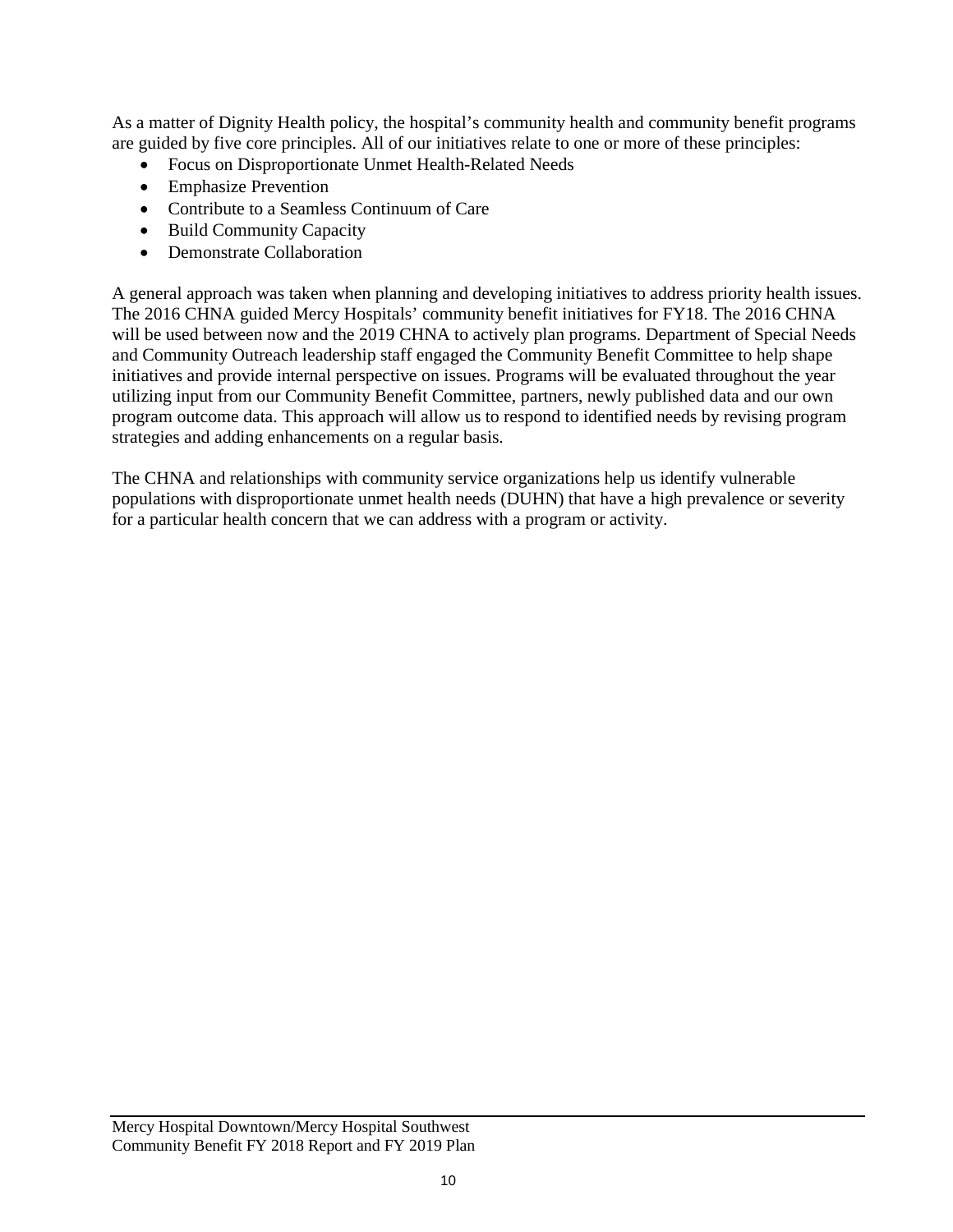# **2018 REPORT AND 2019 PLAN**

This section presents strategies, programs and initiatives that Mercy Hospitals deliver, fund or collaborate with others to address significant community health needs. It includes both a report on actions taken in FY18 and planned activities for FY19, with statements on anticipated impacts, planned collaboration, and patient financial assistance to address access. Program Digests provide detail on select programs' goals, measurable objectives, expenses and other information.

This report specifies planned activities consistent with the hospitals' mission and capabilities. The hospitals may amend the plan as circumstances warrant. For instance, changes in significant community health needs or in community assets and resources directed to those needs may merit refocusing the hospitals' limited resources to best serve the community.

### **Strategy and Program Plan Summary**

The following programs and initiatives address the significant health needs that Mercy Hospitals have chosen to address.

| <b>Health Need: Access to Health Care</b>                                                                                                                                                                                                                                                                                                                                                                         |                                                                                                                                                                                                                                                 |                              |                               |
|-------------------------------------------------------------------------------------------------------------------------------------------------------------------------------------------------------------------------------------------------------------------------------------------------------------------------------------------------------------------------------------------------------------------|-------------------------------------------------------------------------------------------------------------------------------------------------------------------------------------------------------------------------------------------------|------------------------------|-------------------------------|
| <b>Strategy or Activity</b>                                                                                                                                                                                                                                                                                                                                                                                       | <b>Summary Description</b>                                                                                                                                                                                                                      | <b>Active</b><br><b>FY18</b> | <b>Planned</b><br><b>FY19</b> |
| <b>Breast Health</b><br>Program                                                                                                                                                                                                                                                                                                                                                                                   | Provides qualifying individuals who are poor and<br>uninsured with a mammogram free of charge for<br>preventive health care and when necessary, a breast<br>ultrasound or a breast needle biopsy.                                               | $\boxtimes$                  | $\boxtimes$                   |
| Community Health<br>Initiative                                                                                                                                                                                                                                                                                                                                                                                    | Increases access to health insurance and health care for<br>$\bullet$<br>hard to reach individuals in Kern County.<br>Provides training for application assistance, and<br>$\bullet$<br>educates families on the importance of preventive care. | $\boxtimes$                  | $\boxtimes$                   |
| Homemaker Care<br>Program                                                                                                                                                                                                                                                                                                                                                                                         | Provides in home services, linkages to health care<br>$\bullet$<br>resources and social services that improve the quality of<br>life for vulnerable clients.                                                                                    | $\boxtimes$                  | ⊠                             |
| Prescription<br>Purchases for<br>Indigents                                                                                                                                                                                                                                                                                                                                                                        | Purchases necessary medications in emergency<br>$\bullet$<br>situations for people who must have the medicines for<br>their health but have no money to buy them.                                                                               | $\boxtimes$                  | ⊠                             |
| <b>Financial Assistance</b>                                                                                                                                                                                                                                                                                                                                                                                       | Provides financial assistance through both free and<br>$\bullet$<br>discounted care for health care services, consistent with<br>the hospitals' financial assistance policy.                                                                    | $\boxtimes$                  | $\boxtimes$                   |
| <b>Coordinated Care</b><br>Network Initiative                                                                                                                                                                                                                                                                                                                                                                     | Addresses the social determinants of health and<br>$\bullet$<br>ultimately links referred patients to appropriate and<br>needed community-based services.                                                                                       | $\boxtimes$                  | $\boxtimes$                   |
| <b>Anticipated Impact:</b> The initiatives addressing access to care are anticipated to result in: early<br>identification and treatment of health issues, gains in public or private health care coverage, increased<br>knowledge about how to access and navigate the health care system, and linkages to health care resources<br>and social services that improve the quality of life for vulnerable clients. |                                                                                                                                                                                                                                                 |                              |                               |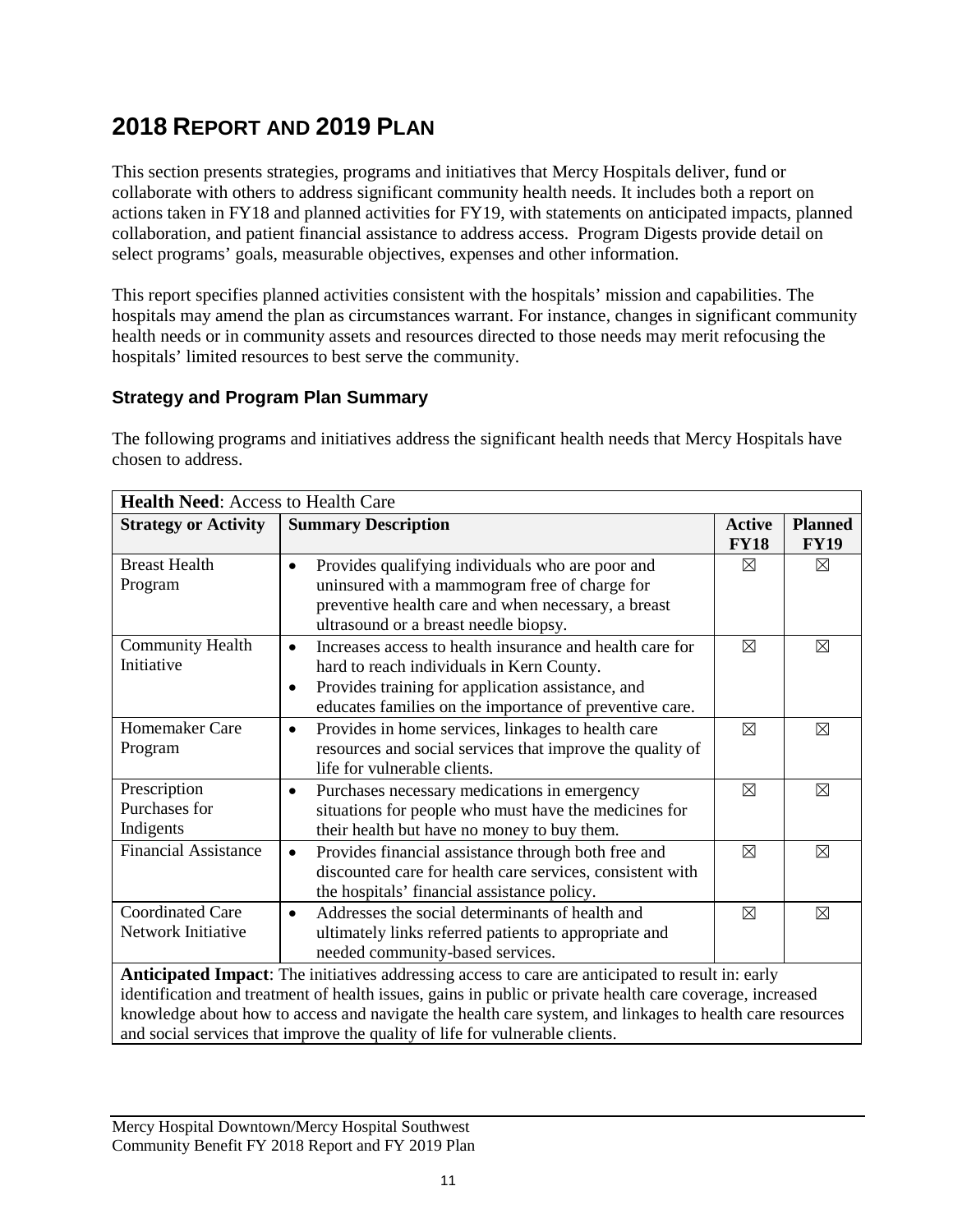| <b>Health Need:</b> Chronic Diseases (Diabetes, Cardiovascular Disease, Asthma, Cancer)                                                                                                                                                                                                               |                                                                                                                                                                               |                       |                               |
|-------------------------------------------------------------------------------------------------------------------------------------------------------------------------------------------------------------------------------------------------------------------------------------------------------|-------------------------------------------------------------------------------------------------------------------------------------------------------------------------------|-----------------------|-------------------------------|
| <b>Strategy or Activity</b>                                                                                                                                                                                                                                                                           | <b>Summary Description</b>                                                                                                                                                    | Active<br><b>FY18</b> | <b>Planned</b><br><b>FY19</b> |
| <b>Community Wellness</b><br>Program                                                                                                                                                                                                                                                                  | Provides community health screenings, as well as health<br>$\bullet$<br>education on a variety of prevention and treatment<br>topics.                                         | ⊠                     | ⊠                             |
| Chronic<br>Disease/Diabetes<br>Self-Management<br>Program                                                                                                                                                                                                                                             | Provides residents who have chronic diseases with the<br>$\bullet$<br>knowledge, tools and motivation needed to become<br>proactive in their health through 6-week workshops. | ⊠                     | ⊠                             |
| <b>Smoking Cessation</b><br>Program                                                                                                                                                                                                                                                                   | Facilitates Freedom From Smoking®, an eight session<br>$\bullet$<br>seminar, to help encourage participants to work on the<br>process and problems of quitting.               | ⊠                     | ⊠                             |
| <b>Anticipated Impact:</b> The initiatives addressing chronic diseases are anticipated to result in: early                                                                                                                                                                                            |                                                                                                                                                                               |                       |                               |
| identification of chronic health issues, avoiding hospital admissions for two of the most prevalent<br>ambulatory care sensitive conditions in our community (Diabetes and Congestive Heart Failure), and<br>motivating individuals to quit smoking and improve the length and quality of their life. |                                                                                                                                                                               |                       |                               |

| <b>Health Need:</b> Overweight and Obesity                                                                                                                                                                             |                                                                                                                                                               |                              |                               |
|------------------------------------------------------------------------------------------------------------------------------------------------------------------------------------------------------------------------|---------------------------------------------------------------------------------------------------------------------------------------------------------------|------------------------------|-------------------------------|
| <b>Strategy or Activity</b>                                                                                                                                                                                            | <b>Summary Description</b>                                                                                                                                    | <b>Active</b><br><b>FY18</b> | <b>Planned</b><br><b>FY19</b> |
| In-Home Health<br>Education                                                                                                                                                                                            | Provides personalized in-home health education and<br>٠<br>monitoring on topics including nutrition, diabetes and<br>hypertension.                            | ⊠                            |                               |
| <b>Health Education and</b><br>Screenings                                                                                                                                                                              | Health screenings for blood pressure, blood sugar, and<br>$\bullet$<br>BMI are provided at a number of community sites,<br>health fairs and community events. | ⊠                            | ⊠                             |
| Healthy Kids in<br><b>Healthy Homes</b>                                                                                                                                                                                | The 8-session program provides information to children<br>$\bullet$<br>on the topics of nutrition, exercise, and lifestyle.                                   | ⊠                            | ⊠                             |
| Anticipated Impact: The initiatives addressing overweight and obesity are anticipated to result in: early<br>identification of health issues related to obesity, increased knowledge on the factors that contribute to |                                                                                                                                                               |                              |                               |

obesity and the health risks associated with obesity, increased knowledge on how to prevent obesity through nutrition and physical fitness.

| <b>Health Need: Basic Needs Services</b>      |                                                                                                                                                                                                                                                                                                                            |                       |                               |
|-----------------------------------------------|----------------------------------------------------------------------------------------------------------------------------------------------------------------------------------------------------------------------------------------------------------------------------------------------------------------------------|-----------------------|-------------------------------|
| <b>Strategy or Activity</b>                   | <b>Summary Description</b>                                                                                                                                                                                                                                                                                                 | Active<br><b>FY18</b> | <b>Planned</b><br><b>FY19</b> |
| Learning and<br><b>Outreach Centers</b>       | In collaboration with other community service agencies,<br>$\bullet$<br>the centers provide referral services, food, clothing, and<br>education to the most vulnerable and needy residents of<br>the community.<br>After school programs at the centers provide tutoring<br>support five days a week to underserved youth. | ⊠                     | ⊠                             |
| <b>Coordinated Care</b><br>Network Initiative | Addresses the social determinants of health and<br>$\bullet$<br>ultimately links referred patients to appropriate and<br>needed community-based services.                                                                                                                                                                  | ⊠                     | $\boxtimes$                   |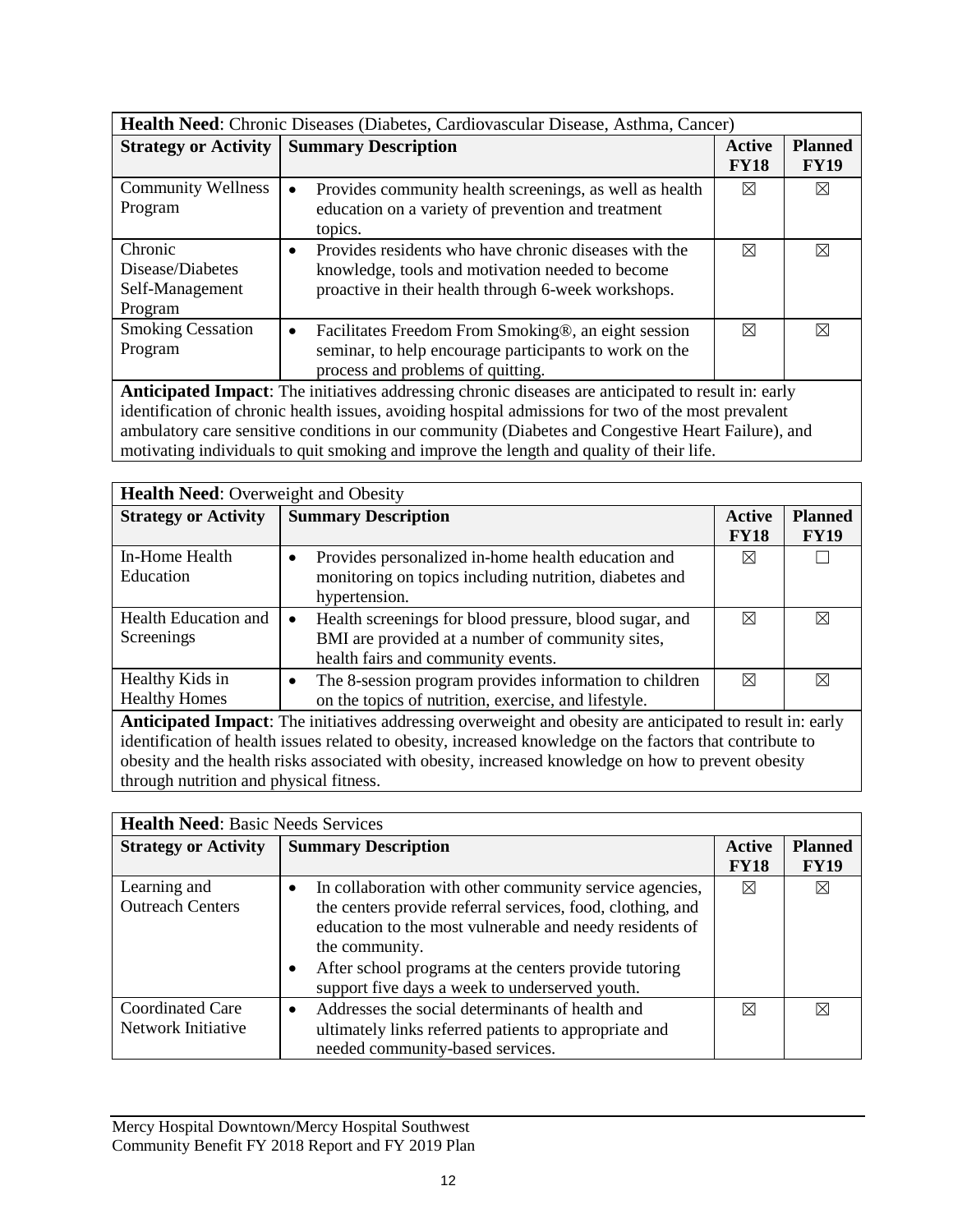| Art and Spirituality | Provides opportunities for artistic expression,                                                                    | ⊠ |  |
|----------------------|--------------------------------------------------------------------------------------------------------------------|---|--|
| Center               | meditation, relaxation, and creativity to promote health                                                           |   |  |
|                      | and well-being, aiding in physical, mental, and                                                                    |   |  |
|                      | emotional recovery, including relieving anxiety and                                                                |   |  |
|                      | decreasing the perception of pain.                                                                                 |   |  |
|                      | <b>Anticipated Impact:</b> The initiatives addressing basic needs services are anticipated to result in: increased |   |  |
|                      | access to health and social services to help residents of Kern County stay healthy and begin to live a better      |   |  |
| quality of life.     |                                                                                                                    |   |  |

### **Community Grants Program**

One important way the hospital helps to address community health needs is by awarding financial grants to non-profit organizations working together to improve health status and quality of life in the communities we serve. Grant funds are used to deliver services and strengthen service systems, to improve the health and well-being of vulnerable and underserved populations.

In FY18, Mercy and Memorial Hospitals awarded 8 grants totaling \$328,126. Below is a complete listing of FY18 grant projects; some projects may be described elsewhere in this report.

| <b>Grant Recipient</b>                                          | <b>Project Name</b>                                                         | Amount   |
|-----------------------------------------------------------------|-----------------------------------------------------------------------------|----------|
| Alpha House                                                     | Alpha House Shelter Program                                                 | \$75,000 |
| Alzheimer's Disease Association of Kern<br>County, Inc. (ADAKC) | <b>ADAKC</b> Adult Day Service Education,<br>and Community Outreach Program | \$26,401 |
| Bakersfield Senior Center, Inc. (BSC)                           | Project Access for Better Health and<br>Prevention                          | \$30,000 |
| Catholic Charities Diocese of Fresno of<br><b>Bakersfield</b>   | Healthy Food, Healthy You                                                   | \$32,024 |
| Community Action Partnership of Kern<br>(CAPK)                  | East Kern Health Link                                                       | \$24,701 |
| The Leukemia & Lymphoma Society<br>(LLS)                        | LLS Access to Pediatric Cancer Care<br>Program                              | \$20,000 |
| Links for Life                                                  | <b>Comprehensive Breast Health Program</b><br>(CBHP)                        | \$50,000 |
| St. Vincent de Paul Stores and Center<br>(SVDP)                 | The Homeless Assistance Program                                             | \$70,000 |

#### **Anticipated Impact**

The anticipated impacts of the hospital's activities on significant health needs are summarized above, and for select program initiatives are stated in the Program Digests on the following pages. Overall, the hospital anticipates that actions taken to address significant health needs will: improve health knowledge, behaviors, and status; increase access to needed and beneficial care; and help create conditions that support good health. The hospital is committed to measuring and evaluating key initiatives. The hospital creates and makes public an annual Community Benefit Report and Plan, and evaluates impact and sets priorities for its community health program in triennial Community Health Needs Assessments.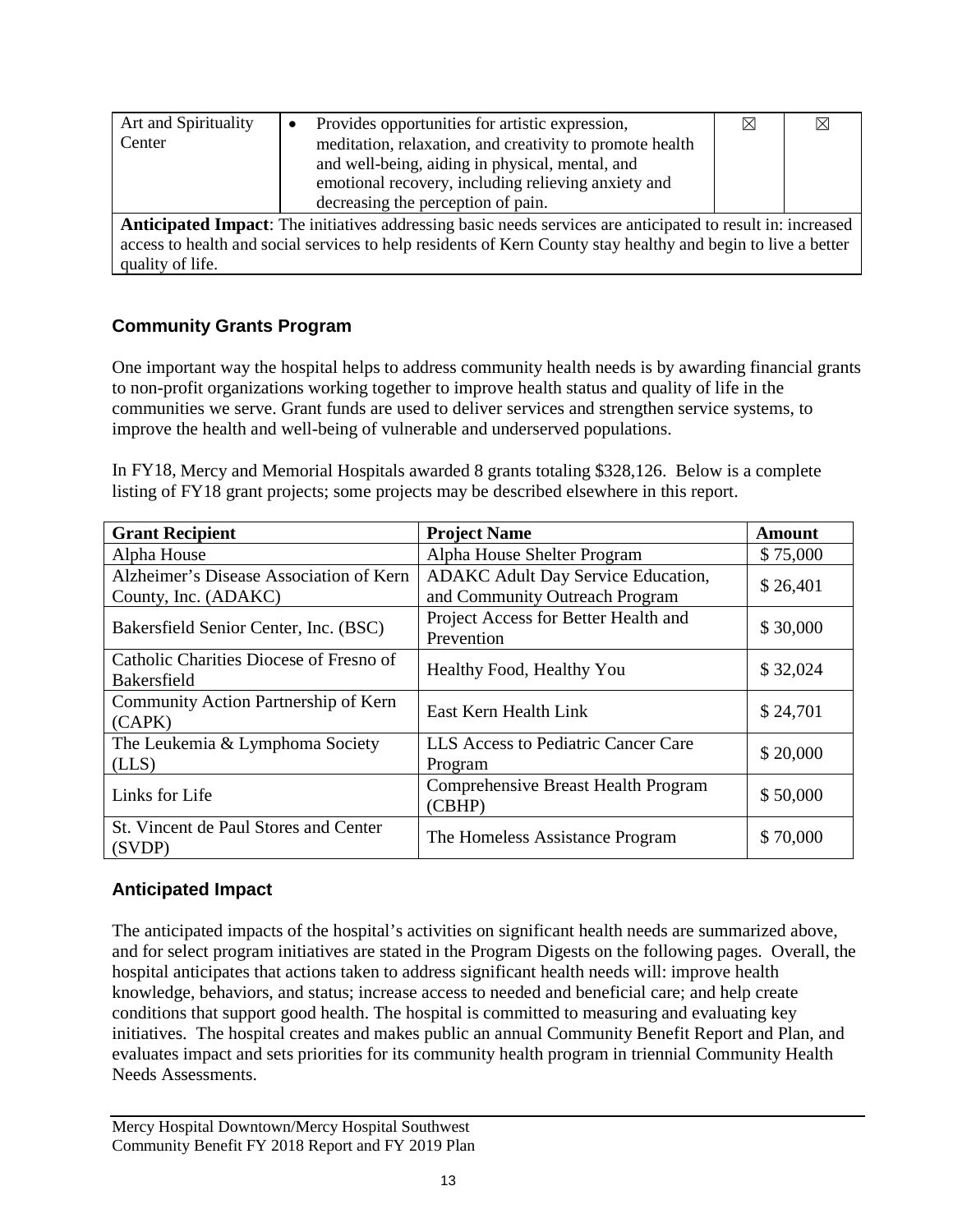### **Planned Collaboration**

Mercy and Memorial Hospitals' Department of Special Needs and Community Outreach regularly collaborates with more than 100 community organizations and agencies to address the health needs of the community. Working collaboratively with community partners, the hospitals provide leadership, advocacy, stewardship of resources, assistance with local capacity building, and participation in community-wide health planning. Our participation as a collaborative partner provides an opportunity to share information, resources and ideas, solve problems, identify options, and evaluate the success of our efforts.

#### **Financial Assistance for Medically Necessary Care**

Mercy Hospitals deliver compassionate, high quality, affordable health care and advocates for members of our community who are poor and disenfranchised. In furtherance of this mission, the hospitals provide financial assistance to eligible patients who do not have the capacity to pay for medically necessary health care services, and who otherwise may not be able to receive these services. A plain language summary of the hospitals' Financial Assistance Policy is in Appendix C. The amount of financial assistance provided in FY18 is listed in the Economic Value of Community Benefit section of this report on page 29.

The hospitals notify and inform patients and members of the community about the Financial Assistance Policy in ways reasonably calculated to reach people who are most likely to require patient financial assistance. These include:

- Providing a paper copy of the plain language summary of the Policy to patients as part of the intake or discharge process;
- Providing patients a conspicuous written notice about the Policy at the time of billing;
- Posting notices and providing brochures about the financial assistance program in hospital locations visible to the public, including the emergency department and urgent care areas, admissions office and patient financial services office;
- Making the Financial Assistance Policy, Financial Assistance Application, and plain language summary of the Policy widely available on the hospital's website;
- Making paper copies of these documents available upon request and without charge, both by mail and in public locations of the hospital; and
- Providing these written and online materials in appropriate languages.

Individuals with financial capacity to purchase health insurance shall be encouraged to do so as a means of assuring access to health care services. Additionally, Mercy and Memorial Hospitals' Community Health Initiative of Kern County conducts outreach to inform and enroll hard to reach individuals into health insurance, and to build awareness and support in the community at large.

### **Program Digests**

The following pages include program digests describing key programs and initiatives that address one or more significant health needs in the most recent CHNA report. The digests include program descriptions, intervention actions, health needs that are being addressed, planned collaboration, and program goals with measurable objectives.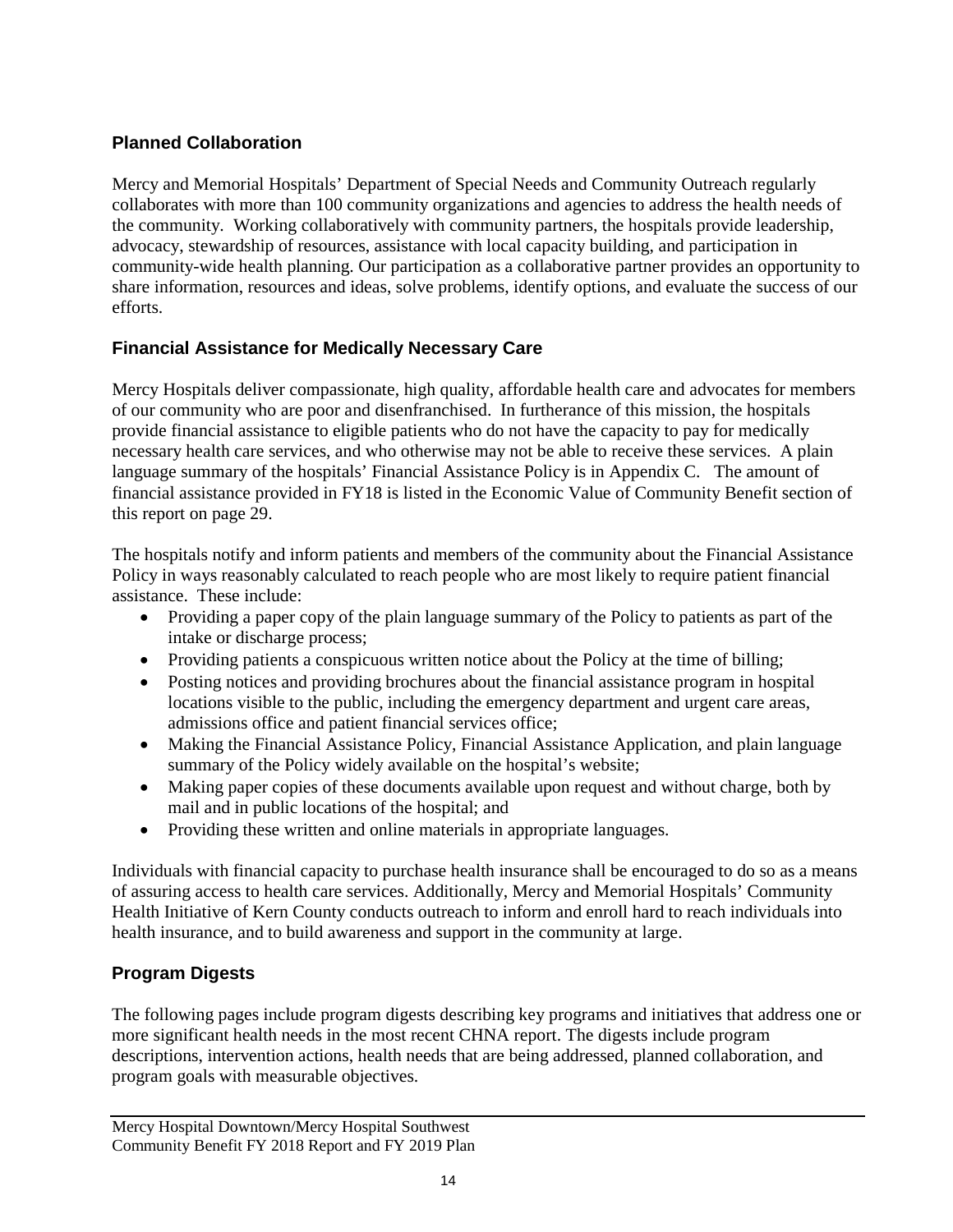|                                 | <b>Community Wellness Program</b>                                                                                                |
|---------------------------------|----------------------------------------------------------------------------------------------------------------------------------|
| <b>Significant Health Needs</b> | Overweight and Obesity<br>$\checkmark$                                                                                           |
| <b>Addressed</b>                | <b>Access to Care</b><br>$\checkmark$                                                                                            |
|                                 | Diabetes<br>✓                                                                                                                    |
|                                 | Cardiovascular Disease<br>✓                                                                                                      |
|                                 | Asthma<br>✓                                                                                                                      |
|                                 | Cancer<br>✓                                                                                                                      |
|                                 | <b>Basic Needs Services</b><br>□                                                                                                 |
| <b>Program Emphasis</b>         | Focus on Disproportionate Unmet Health-Related Needs<br>$\checkmark$                                                             |
|                                 | <b>Emphasize Prevention</b><br>✓                                                                                                 |
|                                 | Contribute to a Seamless Continuum of Care<br>✓                                                                                  |
|                                 | <b>Build Community Capacity</b><br>✓                                                                                             |
|                                 | Demonstrate Collaboration<br>✓                                                                                                   |
| <b>Program Description</b>      | The Community Wellness Program is focused on preventive health care by                                                           |
|                                 | providing on-site screenings and health and wellness education classes on                                                        |
|                                 | relevant topics for residents throughout Kern County. The Community                                                              |
|                                 | Wellness Program encompasses programs that address prevention, screening for                                                     |
|                                 | cancer, cardiovascular disease, asthma, diabetes, overweight and obesity, and                                                    |
|                                 | smoking cessation.                                                                                                               |
| <b>Community Benefit</b>        | A1-a Community Health Education - Lectures/Workshops                                                                             |
| Category                        | A1-c Community Health Education - Individual health education for                                                                |
|                                 | uninsured/under insured                                                                                                          |
|                                 | A2-d Community Based Clinical Services - Immunizations/Screenings                                                                |
|                                 | FY 2018 Report                                                                                                                   |
|                                 |                                                                                                                                  |
| Program Goal /                  | The Community Wellness Program will increase access to preventive health                                                         |
| <b>Anticipated Impact</b>       | screenings and education for residents of Kern County.                                                                           |
| <b>Measurable Objective(s)</b>  | The objectives for FY 2018 were:                                                                                                 |
| with Indicator(s)               | Provide 35,000 blood pressure, cholesterol, glucose, and BMI screenings<br>$\bullet$                                             |
|                                 | throughout Kern County. Seventy-five percent of clients who attend seven                                                         |
|                                 | or more screenings will see improved health screening results.                                                                   |
|                                 | Provide 1,000 flu immunizations for residents of Kern County.<br>$\bullet$                                                       |
|                                 | Add two monthly Community Screening Clinics in a new rural county<br>٠                                                           |
|                                 | location.                                                                                                                        |
|                                 | Seventy-five percent of children who attend six of the eight classes in                                                          |
|                                 | Healthy Kids in Healthy Homes will demonstrate improved physical fitness.                                                        |
|                                 | Eighty percent of participants will have a better understanding of how to<br>٠                                                   |
|                                 | live a healthy lifestyle after attending a health education class, workshop or                                                   |
|                                 | program.                                                                                                                         |
|                                 | Offer 4 Freedom From Smoking® Clinics.<br>$\bullet$                                                                              |
|                                 | Plan one Cancer Education and Screening event.                                                                                   |
| <b>Intervention Actions</b>     | Intervention actions for FY 18 were:                                                                                             |
| for Achieving Goal              | Ongoing collection of health screening results in a database.<br>$\bullet$                                                       |
|                                 | Provide 150 Community Health Education classes that focus on the<br>$\bullet$                                                    |
|                                 | following priorities - Obesity, Diabetes, Asthma, and Cardiovascular                                                             |
|                                 | Disease.                                                                                                                         |
|                                 | Provide community health education classes at 5 new locations.<br>٠<br>Provide 15 cooking classes through the kitchen classroom. |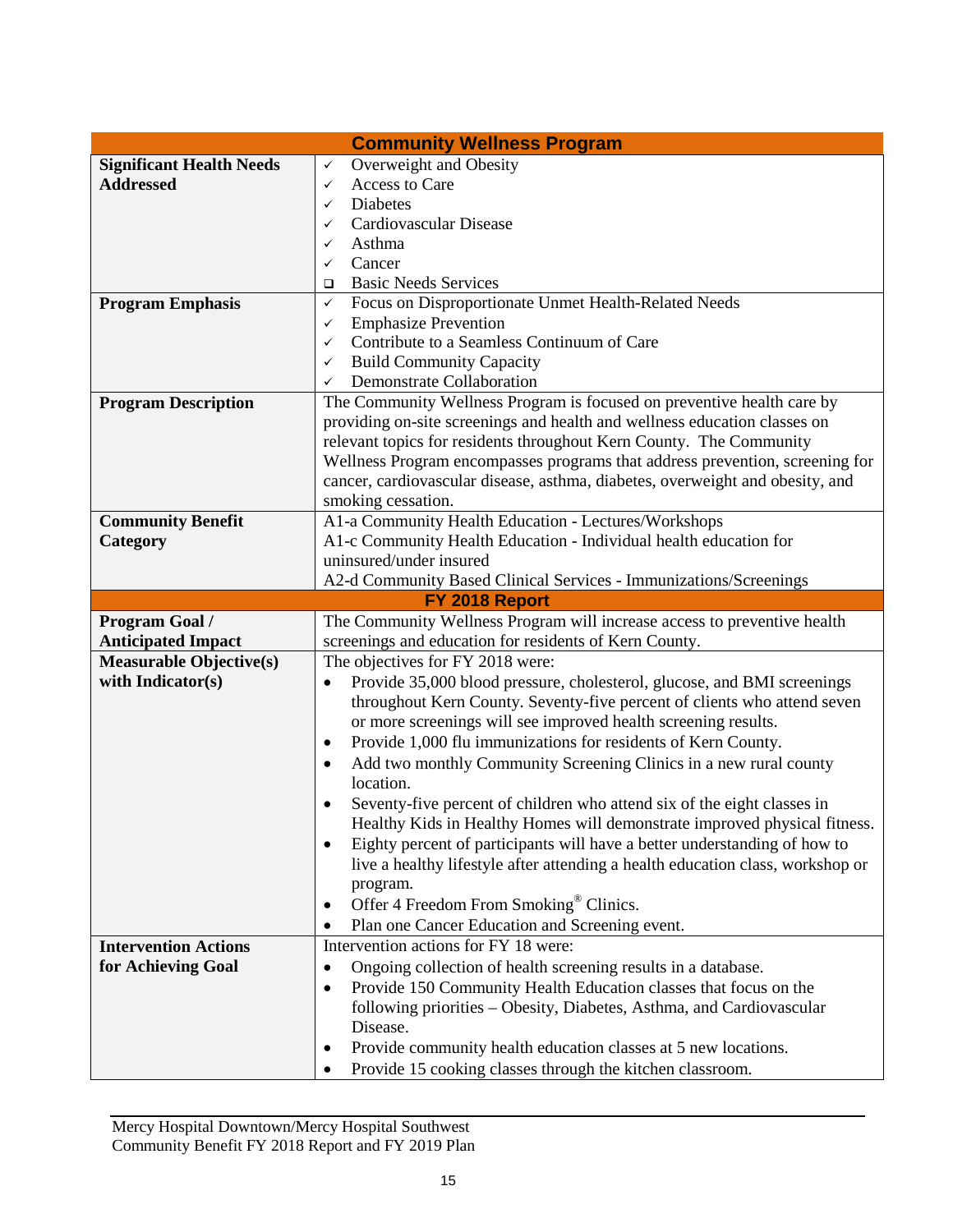|                                  | Further develop collaborative relationships with community-based<br>$\bullet$            |
|----------------------------------|------------------------------------------------------------------------------------------|
|                                  | organizations to provide health education throughout Kern County.                        |
|                                  | Develop educational opportunities at the Community Wellness Center in the<br>$\bullet$   |
|                                  | form of classes and events.                                                              |
| <b>Planned Collaboration</b>     | Our program will continue to collaborate with several local community                    |
|                                  | organizations to achieve its goals, including community health centers and               |
|                                  | other private and public stakeholders. Some of the program's major partners              |
|                                  | include: churches, school districts, health care providers, health plans, and            |
|                                  | family resource centers.                                                                 |
| <b>Program Performance /</b>     | During FY 18, the Community Wellness Program accomplished the following:                 |
| Outcome                          | Provided 35,165 blood pressure, cholesterol, glucose, and BMI screenings                 |
|                                  | throughout Kern County. 89% of clients who attended seven or more                        |
|                                  | screenings saw improved health screening results.                                        |
|                                  |                                                                                          |
|                                  | Provided 1,200 flu immunizations for residents of Kern County.<br>$\bullet$              |
|                                  | 1 monthly Community Screening Clinic was added in new rural county<br>$\bullet$          |
|                                  | locations.                                                                               |
|                                  | 90% percent of children who attended six of the eight classes in Healthy<br>$\bullet$    |
|                                  | Kids in Healthy Homes demonstrated improved physical fitness.                            |
|                                  | 98% percent of participants had a better understanding of how to live a<br>$\bullet$     |
|                                  | healthy lifestyle after attending a health education class, workshop or                  |
|                                  | program.                                                                                 |
|                                  | 4 Freedom From Smoking® Clinics were offered.<br>٠                                       |
|                                  | Provided 1 Cancer Education and Screening event took place.                              |
| <b>Hospital's Contribution /</b> | The total FY 2018 expense for the Community Wellness Program was                         |
| <b>Program Expense</b>           | \$845,607. Of this amount, \$68,714 was grant dollars and \$776,893 was                  |
|                                  | contributed by Mercy and Memorial Hospitals. Other hospital contributions                |
|                                  | include program supervision, facility expenses, strategic planning, evaluation,          |
|                                  | fundraising support, educational materials, liability insurance for the program          |
|                                  | and program's clinic van, bookkeeping, and human resource support for the                |
|                                  | program.                                                                                 |
|                                  | <b>FY 2019 Plan</b>                                                                      |
| <b>Program Goal /</b>            | The Community Wellness Program will increase access to preventive health                 |
| <b>Anticipated Impact</b>        | screenings and education for residents of Kern County.                                   |
| <b>Measurable Objective(s)</b>   | The objectives for FY 2019 are:                                                          |
| with Indicator(s)                | Provide 32,000 blood pressure, cholesterol, glucose, and BMI screenings                  |
|                                  |                                                                                          |
|                                  | throughout Kern County. Seventy-five percent of clients who attend seven                 |
|                                  | or more screenings will see improved health screening results.                           |
|                                  | Provide 1,000 flu immunizations for residents of Kern County.<br>٠                       |
|                                  | Eighty percent of children who attend six of the eight classes in Healthy<br>$\bullet$   |
|                                  | Kids in Healthy Homes will demonstrate improved physical fitness.                        |
|                                  | Eighty five percent of participants will have a better understanding of how<br>$\bullet$ |
|                                  | to live a healthy lifestyle after attending a health education class, workshop           |
|                                  | or program.                                                                              |
|                                  | Offer 3 Freedom From Smoking <sup>®</sup> Clinics.<br>٠                                  |
|                                  | Plan and deliver one Cancer Education or Screening Event per quarter.<br>٠               |
| <b>Intervention Actions</b>      | Intervention actions for FY 19 are:                                                      |
| for Achieving Goal               | Ongoing collection of health screening results in a database.<br>٠                       |
|                                  | Provide 150 Community Health Education classes that focus on the<br>$\bullet$            |
|                                  |                                                                                          |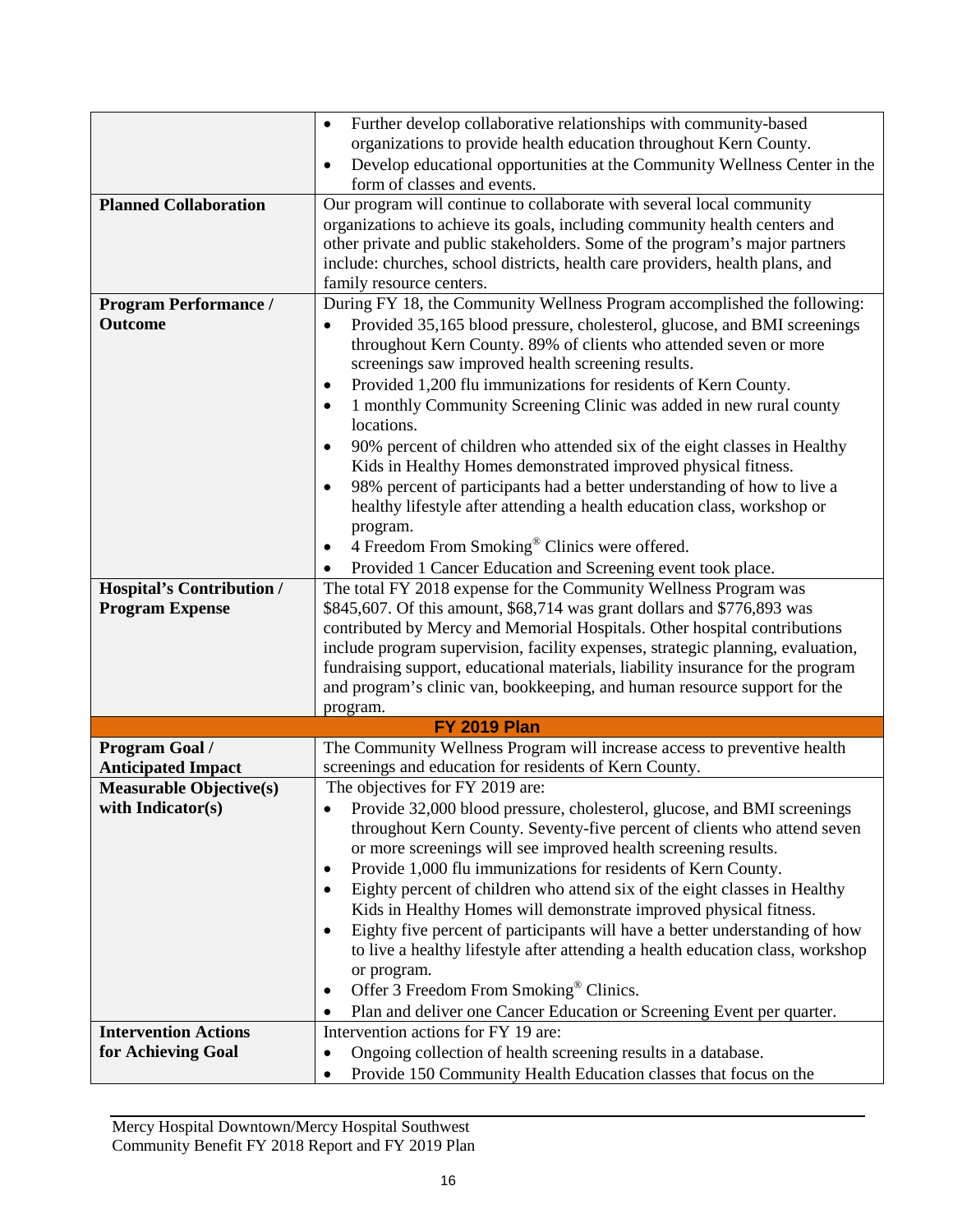|                              | following priorities – Obesity, Diabetes, Asthma, and Cardiovascular                   |
|------------------------------|----------------------------------------------------------------------------------------|
|                              | Disease.                                                                               |
|                              | Provide community health education classes at 5 new locations.<br>$\bullet$            |
|                              | Provide 15 cooking classes through the kitchen classroom.<br>٠                         |
|                              | Further develop collaborative relationships with community-based<br>٠                  |
|                              | organizations to provide health education throughout Kern County.                      |
|                              | Develop educational opportunities at the Community Wellness Center in the<br>$\bullet$ |
|                              | form of classes and events.                                                            |
| <b>Planned Collaboration</b> | Our program will continue to collaborate with several local community                  |
|                              | organizations to achieve its goals, including community health centers and             |
|                              | other private and public stakeholders. Some of the program's major partners            |
|                              | include: churches, school districts, health care providers, health plans, and          |
|                              | family resource centers.                                                               |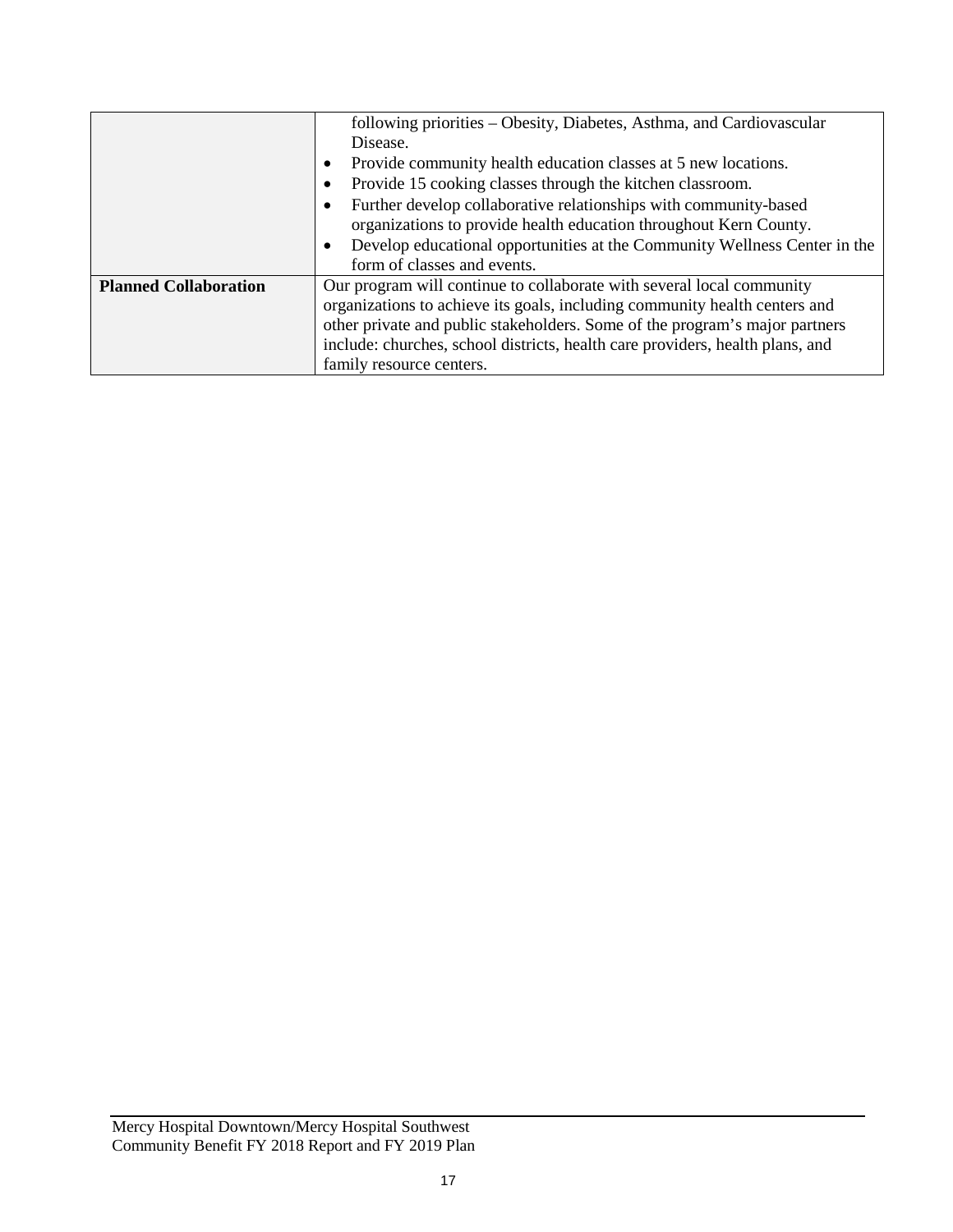| <b>Chronic Disease/Diabetes Self-Management Programs</b> |                                                                                            |  |  |  |  |  |
|----------------------------------------------------------|--------------------------------------------------------------------------------------------|--|--|--|--|--|
| <b>Significant Health Needs</b>                          | Overweight and Obesity<br>$\checkmark$                                                     |  |  |  |  |  |
| <b>Addressed</b>                                         | Access to Care<br>✓                                                                        |  |  |  |  |  |
|                                                          | <b>Diabetes</b><br>✓                                                                       |  |  |  |  |  |
|                                                          | Cardiovascular Disease<br>✓                                                                |  |  |  |  |  |
|                                                          | Asthma<br>✓                                                                                |  |  |  |  |  |
|                                                          | Cancer<br>✓                                                                                |  |  |  |  |  |
|                                                          | <b>Basic Needs Services</b>                                                                |  |  |  |  |  |
| <b>Program Emphasis</b>                                  | Focus on Disproportionate Unmet Health-Related Needs<br>✓                                  |  |  |  |  |  |
|                                                          | <b>Emphasize Prevention</b><br>✓                                                           |  |  |  |  |  |
|                                                          | Contribute to a Seamless Continuum of Care<br>✓                                            |  |  |  |  |  |
|                                                          | <b>Build Community Capacity</b><br>✓                                                       |  |  |  |  |  |
|                                                          | Demonstrate Collaboration<br>✓                                                             |  |  |  |  |  |
| <b>Program Description</b>                               | The Healthy Living Self-Management Programs (Chronic Disease and                           |  |  |  |  |  |
|                                                          | Diabetes) are designed for persons who have diabetes and other chronic                     |  |  |  |  |  |
|                                                          | illnesses, providing them with the knowledge, tools and motivation needed to               |  |  |  |  |  |
|                                                          | become proactive in their health. Each program seminar consists of six weekly              |  |  |  |  |  |
|                                                          | classes covering a variety of topics including nutrition, exercise, use of                 |  |  |  |  |  |
|                                                          | medications, communicating with doctors, stress management, and evaluating                 |  |  |  |  |  |
|                                                          | new treatments.                                                                            |  |  |  |  |  |
| <b>Community Benefit</b>                                 | A1-a Community Health Education - Lectures/Workshops                                       |  |  |  |  |  |
| Category                                                 |                                                                                            |  |  |  |  |  |
|                                                          | FY 2018 Report                                                                             |  |  |  |  |  |
| Program Goal /                                           | By offering evidence-based chronic disease self-management (CDSM)                          |  |  |  |  |  |
| <b>Anticipated Impact</b>                                | programs, Mercy and Memorial Hospitals will be effective in avoiding hospital              |  |  |  |  |  |
|                                                          | admissions for two of the most prevalent ambulatory care sensitive conditions              |  |  |  |  |  |
|                                                          | in our community (Diabetes and Congestive Heart Failure).                                  |  |  |  |  |  |
| <b>Measurable Objective(s)</b>                           | The objectives for FY 2018 were:                                                           |  |  |  |  |  |
| with Indicator(s)                                        | Provide 25 Healthy Living-Chronic Disease and Healthy Living-Diabetes<br>$\bullet$         |  |  |  |  |  |
|                                                          | seminars in Kern County areas with a Community Needs Index (CNI) score                     |  |  |  |  |  |
|                                                          | of 3 or above to ensure that underserved persons throughout the county will                |  |  |  |  |  |
|                                                          | have access to the Seminars.                                                               |  |  |  |  |  |
|                                                          | 85% of all participants with chronic diseases who complete Healthy Living-                 |  |  |  |  |  |
|                                                          | Chronic Disease and Healthy Living-Diabetes seminars will remain                           |  |  |  |  |  |
|                                                          | healthier after their seminars, as measured by those who avoid admissions                  |  |  |  |  |  |
|                                                          | to the hospital or emergency department for three months following their                   |  |  |  |  |  |
|                                                          | participation in the program.                                                              |  |  |  |  |  |
|                                                          | Provide 5 new locations in Kern County for Healthy Living-Chronic<br>$\bullet$             |  |  |  |  |  |
|                                                          | Disease and Healthy Living-Diabetes Seminars in order to expand our                        |  |  |  |  |  |
|                                                          | services.                                                                                  |  |  |  |  |  |
| <b>Intervention Actions</b>                              | Intervention actions were:                                                                 |  |  |  |  |  |
| for Achieving Goal                                       | Offer seminars that are six weeks in length that target persons with diabetes<br>$\bullet$ |  |  |  |  |  |
|                                                          | and other chronic diseases.                                                                |  |  |  |  |  |
|                                                          | Focus seminars on the uninsured and populations who qualify for publicly<br>٠              |  |  |  |  |  |
|                                                          | funded health care plans.                                                                  |  |  |  |  |  |
|                                                          | Engage clinical health professionals and health plan providers to guide<br>$\bullet$       |  |  |  |  |  |
|                                                          | program improvement.                                                                       |  |  |  |  |  |
|                                                          | Encourage and support continuing education for leader development to                       |  |  |  |  |  |
|                                                          | ensure the Healthy Living Self-Management Programs provide quality                         |  |  |  |  |  |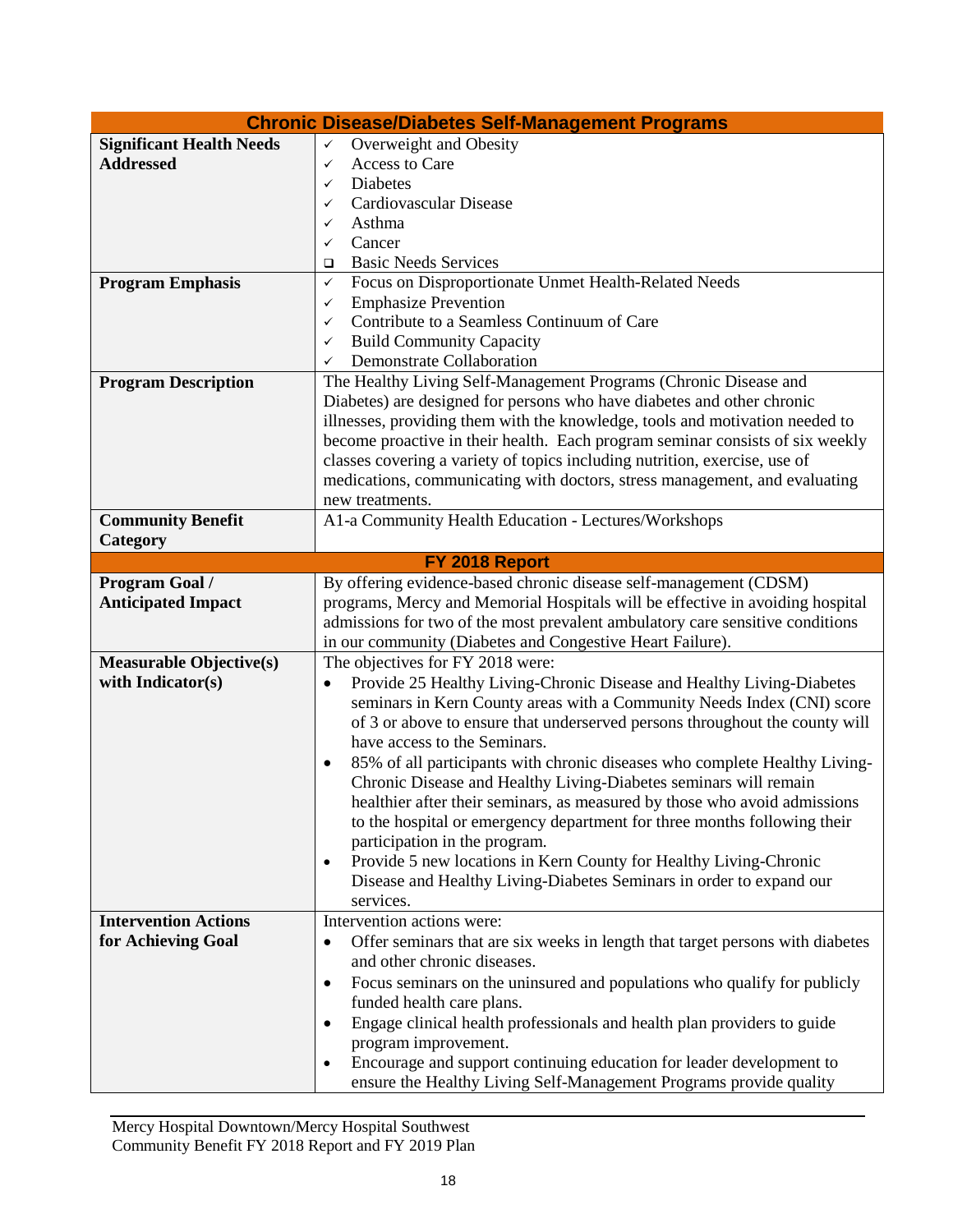|                                  | service.                                                                                                                                                                                                                                                                                                                                                                                                                |  |  |  |  |
|----------------------------------|-------------------------------------------------------------------------------------------------------------------------------------------------------------------------------------------------------------------------------------------------------------------------------------------------------------------------------------------------------------------------------------------------------------------------|--|--|--|--|
| <b>Planned Collaboration</b>     | Our program will continue to collaborate with several local community                                                                                                                                                                                                                                                                                                                                                   |  |  |  |  |
|                                  | organizations to achieve its goals, including community health centers and                                                                                                                                                                                                                                                                                                                                              |  |  |  |  |
|                                  | other private and public stakeholders. Some of the program's major partners                                                                                                                                                                                                                                                                                                                                             |  |  |  |  |
|                                  | include: churches, school districts, health care providers, health plans, senior                                                                                                                                                                                                                                                                                                                                        |  |  |  |  |
|                                  | centers, and family resource centers.                                                                                                                                                                                                                                                                                                                                                                                   |  |  |  |  |
| <b>Program Performance /</b>     | During FY 18, the Community Wellness Program accomplished the following:                                                                                                                                                                                                                                                                                                                                                |  |  |  |  |
| <b>Outcome</b>                   | Provided 26 Healthy Living-Chronic Disease and Healthy Living-Diabetes<br>seminars in those areas of Kern County with a Community Need Index<br>(CNI) score of 3 or higher to ensure that underserved persons throughout                                                                                                                                                                                                |  |  |  |  |
|                                  | the county had access to the seminars.                                                                                                                                                                                                                                                                                                                                                                                  |  |  |  |  |
|                                  | 100% of all participants with chronic diseases who completed Healthy<br>$\bullet$<br>Living-Chronic Disease and Healthy Living-Diabetes seminars decreased<br>admissions to the hospital or emergency department for the three months<br>following their participation in the program.                                                                                                                                  |  |  |  |  |
|                                  | Provided 15 new locations in Kern County for Healthy Living-Chronic<br>٠<br>Disease and Healthy Living- Diabetes Seminars in order to expand our<br>services.                                                                                                                                                                                                                                                           |  |  |  |  |
| <b>Hospital's Contribution /</b> | The total FY 2018 expense for the Healthy Living Self-Management Program                                                                                                                                                                                                                                                                                                                                                |  |  |  |  |
| <b>Program Expense</b>           | (Chronic Disease, Diabetes and Chronic Pain) was \$49,748. Of this amount,                                                                                                                                                                                                                                                                                                                                              |  |  |  |  |
|                                  | \$48,132 was grant dollars and \$1,616 was contributed by Mercy and Memorial                                                                                                                                                                                                                                                                                                                                            |  |  |  |  |
|                                  | Hospitals. Other hospital contributions include program supervision, facility                                                                                                                                                                                                                                                                                                                                           |  |  |  |  |
|                                  | expenses, strategic planning, evaluation, fundraising support, educational                                                                                                                                                                                                                                                                                                                                              |  |  |  |  |
|                                  | materials, liability insurance, bookkeeping, and human resource support for the                                                                                                                                                                                                                                                                                                                                         |  |  |  |  |
|                                  | program.<br><b>FY 2019 Plan</b>                                                                                                                                                                                                                                                                                                                                                                                         |  |  |  |  |
| Program Goal /                   | By offering evidence-based chronic disease self-management (CDSM)                                                                                                                                                                                                                                                                                                                                                       |  |  |  |  |
| <b>Anticipated Impact</b>        | programs, Mercy and Memorial Hospitals will be effective in avoiding hospital                                                                                                                                                                                                                                                                                                                                           |  |  |  |  |
|                                  | admissions for two of the most prevalent ambulatory care sensitive conditions                                                                                                                                                                                                                                                                                                                                           |  |  |  |  |
|                                  | in our community (Diabetes and Congestive Heart Failure).                                                                                                                                                                                                                                                                                                                                                               |  |  |  |  |
| <b>Measurable Objective(s)</b>   | The objectives for FY 2019 are:                                                                                                                                                                                                                                                                                                                                                                                         |  |  |  |  |
| with Indicator(s)                | Provide 25 Healthy Living-Chronic Disease and Healthy Living-Diabetes<br>$\bullet$                                                                                                                                                                                                                                                                                                                                      |  |  |  |  |
|                                  | seminars in Kern County areas with a Community Needs Index (CNI) score<br>of 3 or above to ensure that underserved persons throughout the county will<br>have access to the Seminars.                                                                                                                                                                                                                                   |  |  |  |  |
|                                  | 85% of all participants with chronic diseases who complete Healthy Living-<br>٠<br>Chronic Disease and Healthy Living-Diabetes seminars will remain<br>healthier after their seminars, as measured by those who avoid admissions<br>to the hospital or emergency department for three months following their<br>participation in the program.<br>Provide 5 new locations in Kern County for Healthy Living-Chronic<br>٠ |  |  |  |  |
|                                  | Disease and Healthy Living-Diabetes Seminars in order to expand our<br>services.                                                                                                                                                                                                                                                                                                                                        |  |  |  |  |
| <b>Intervention Actions</b>      | Intervention actions FY 2019 are:                                                                                                                                                                                                                                                                                                                                                                                       |  |  |  |  |
| for Achieving Goal               | Offer seminars that are six weeks in length that target persons with diabetes<br>$\bullet$<br>and other chronic diseases.                                                                                                                                                                                                                                                                                               |  |  |  |  |
|                                  | Focus seminars on the uninsured and populations who qualify for publicly                                                                                                                                                                                                                                                                                                                                                |  |  |  |  |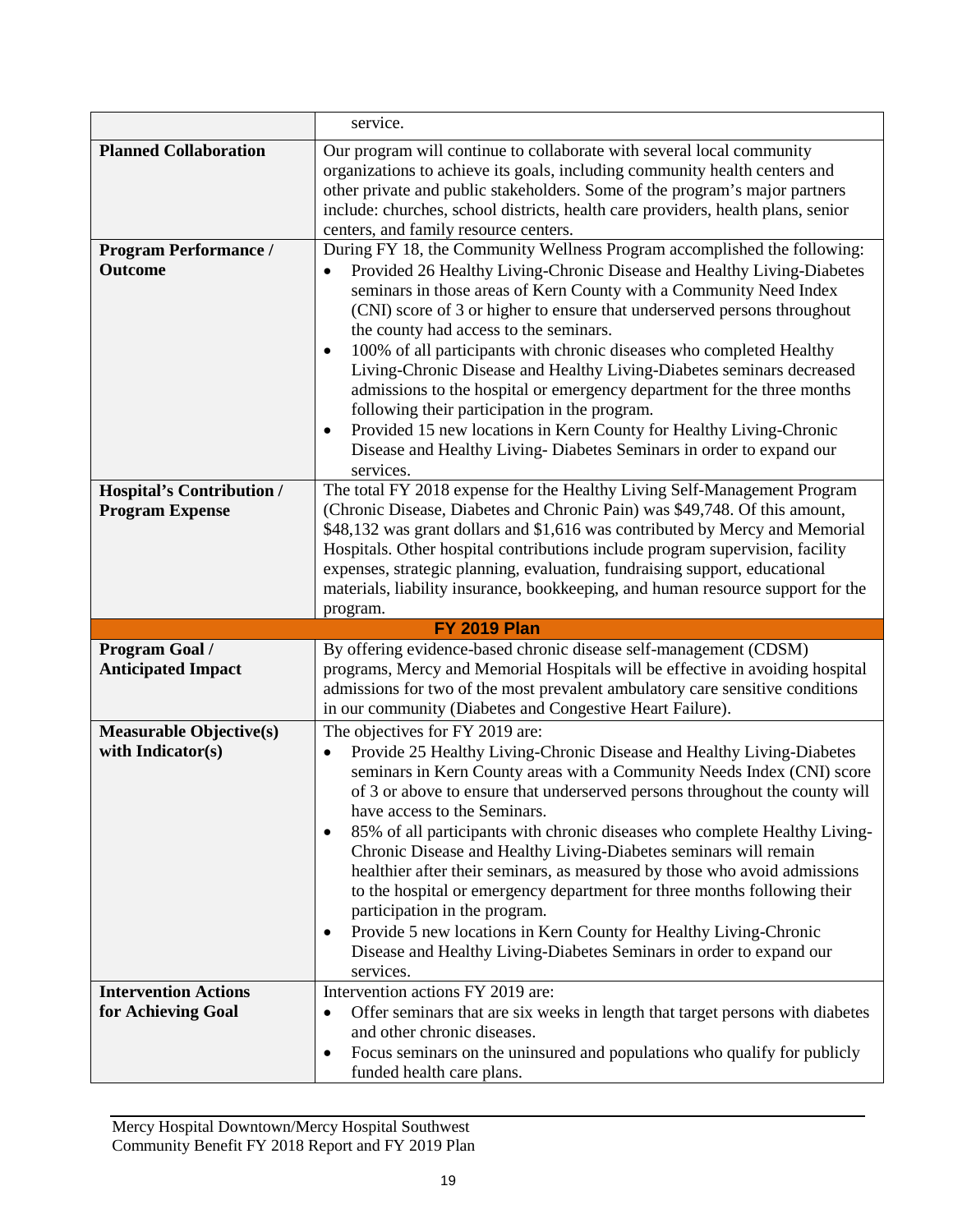|                              | Engage clinical health professionals and health plan providers to guide<br>$\bullet$<br>program improvement.<br>Encourage and support continuing education for leader development to<br>$\bullet$<br>ensure the Healthy Living Self-Management Programs provide quality<br>service.                                                                             |
|------------------------------|-----------------------------------------------------------------------------------------------------------------------------------------------------------------------------------------------------------------------------------------------------------------------------------------------------------------------------------------------------------------|
| <b>Planned Collaboration</b> | Our program will continue to collaborate with several local community<br>organizations to achieve its goals, including community health centers and<br>other private and public stakeholders. Some of the program's major partners<br>include: churches, school districts, health care providers, health plans, senior<br>centers, and family resource centers. |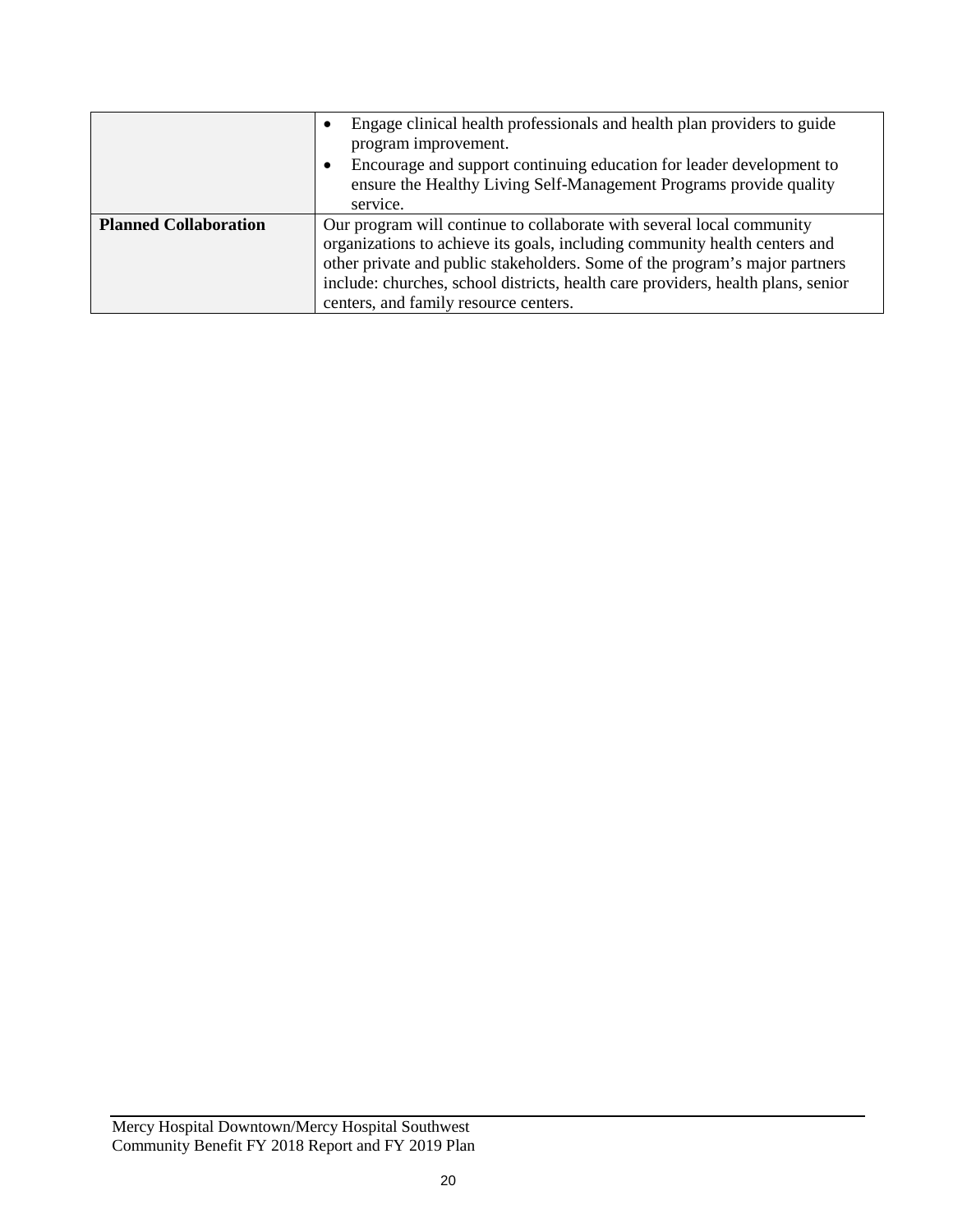| <b>Community Health Initiative</b>                 |                                                                                                                                                                   |  |  |  |  |  |
|----------------------------------------------------|-------------------------------------------------------------------------------------------------------------------------------------------------------------------|--|--|--|--|--|
| <b>Significant Health Needs</b>                    | Overweight and Obesity<br>❏                                                                                                                                       |  |  |  |  |  |
| <b>Addressed</b>                                   | Access to Care<br>$\checkmark$                                                                                                                                    |  |  |  |  |  |
|                                                    | Diabetes<br>□                                                                                                                                                     |  |  |  |  |  |
|                                                    | Cardiovascular Disease<br>□                                                                                                                                       |  |  |  |  |  |
|                                                    | Asthma                                                                                                                                                            |  |  |  |  |  |
|                                                    | Cancer<br>□<br>$\checkmark$                                                                                                                                       |  |  |  |  |  |
| <b>Program Emphasis</b>                            | Focus on Disproportionate Unmet Health-Related Needs                                                                                                              |  |  |  |  |  |
|                                                    | <b>Emphasize Prevention</b><br>✓                                                                                                                                  |  |  |  |  |  |
|                                                    | Contribute to a Seamless Continuum of Care<br>✓                                                                                                                   |  |  |  |  |  |
|                                                    | <b>Build Community Capacity</b><br>$\checkmark$                                                                                                                   |  |  |  |  |  |
|                                                    | Demonstrate Collaboration<br>$\checkmark$                                                                                                                         |  |  |  |  |  |
| <b>Program Description</b>                         | The Community Health Initiative of Kern County works with more than                                                                                               |  |  |  |  |  |
|                                                    | 50 public, private and non-profit organizations to enroll individuals in health                                                                                   |  |  |  |  |  |
|                                                    | insurance programs. The Community Health Initiative works to provide access                                                                                       |  |  |  |  |  |
|                                                    | to health care for those for whom no insurance program is available. The                                                                                          |  |  |  |  |  |
|                                                    | Community Health Initiative provides training for Certified Enrollment                                                                                            |  |  |  |  |  |
|                                                    | Counselors (CECs) and referrals to partner agencies, and works at the local and                                                                                   |  |  |  |  |  |
|                                                    | state levels to help streamline the sometimes burdensome process of navigating                                                                                    |  |  |  |  |  |
| <b>Community Benefit</b>                           | through the public health system.<br>A3-d Health Care Support Services - Enrollment Assistance                                                                    |  |  |  |  |  |
| Category                                           |                                                                                                                                                                   |  |  |  |  |  |
|                                                    |                                                                                                                                                                   |  |  |  |  |  |
|                                                    | FY 2018 Report<br>With a coalition of Kern County organizations, educate and enroll uninsured                                                                     |  |  |  |  |  |
| <b>Program Goal /</b><br><b>Anticipated Impact</b> | adults and children into a health insurance plan through innovative approaches.                                                                                   |  |  |  |  |  |
| <b>Measurable Objective(s)</b>                     | The objectives for FY 2018 were:                                                                                                                                  |  |  |  |  |  |
| with Indicator(s)                                  |                                                                                                                                                                   |  |  |  |  |  |
|                                                    | 700 individuals will be enrolled or renewed in Medi-Cal or Covered                                                                                                |  |  |  |  |  |
|                                                    | California and receive information to increase their understanding of their                                                                                       |  |  |  |  |  |
|                                                    | coverage and how to access care.                                                                                                                                  |  |  |  |  |  |
|                                                    | 85% of individuals served will receive assistance in choosing a health plan.<br>٠                                                                                 |  |  |  |  |  |
|                                                    | 50% of clients enrolled in a health insurance plan will schedule a primary<br>$\bullet$<br>care visit within the first 6 months of enrollment.                    |  |  |  |  |  |
|                                                    | Provide 10 trainings to Certified Application Assisters (CACs) to maintain                                                                                        |  |  |  |  |  |
|                                                    | ٠<br>a strong county-wide network of assisters.                                                                                                                   |  |  |  |  |  |
| <b>Intervention Actions</b>                        | Intervention actions were:                                                                                                                                        |  |  |  |  |  |
| for Achieving Goal                                 | Partner with school districts and community-based organizations to<br>$\bullet$                                                                                   |  |  |  |  |  |
|                                                    | encourage client referrals for health insurance enrollment assistance and                                                                                         |  |  |  |  |  |
|                                                    | advocacy.                                                                                                                                                         |  |  |  |  |  |
|                                                    | Work with Promotoras to provide outreach and education.<br>٠                                                                                                      |  |  |  |  |  |
|                                                    |                                                                                                                                                                   |  |  |  |  |  |
|                                                    | Hold health insurance enrollment events in outlying areas of Kern County.<br>٠<br>Meet monthly with agency representatives to coordinate county-wide<br>$\bullet$ |  |  |  |  |  |
|                                                    | outreach, enrollment and education efforts.                                                                                                                       |  |  |  |  |  |
|                                                    | Review "Path to Good Health" booklet with every client who receives<br>$\bullet$                                                                                  |  |  |  |  |  |
|                                                    | application assistance to help them understand programs and coverage.                                                                                             |  |  |  |  |  |
|                                                    | Make follow-up utilization calls to those individuals who are assisted with<br>$\bullet$                                                                          |  |  |  |  |  |
|                                                    | health insurance enrollment.                                                                                                                                      |  |  |  |  |  |
|                                                    |                                                                                                                                                                   |  |  |  |  |  |
|                                                    | Coordinate the Outreach, Enrollment, Retention and Utilization Committee<br>٠                                                                                     |  |  |  |  |  |
|                                                    | (OERUC).                                                                                                                                                          |  |  |  |  |  |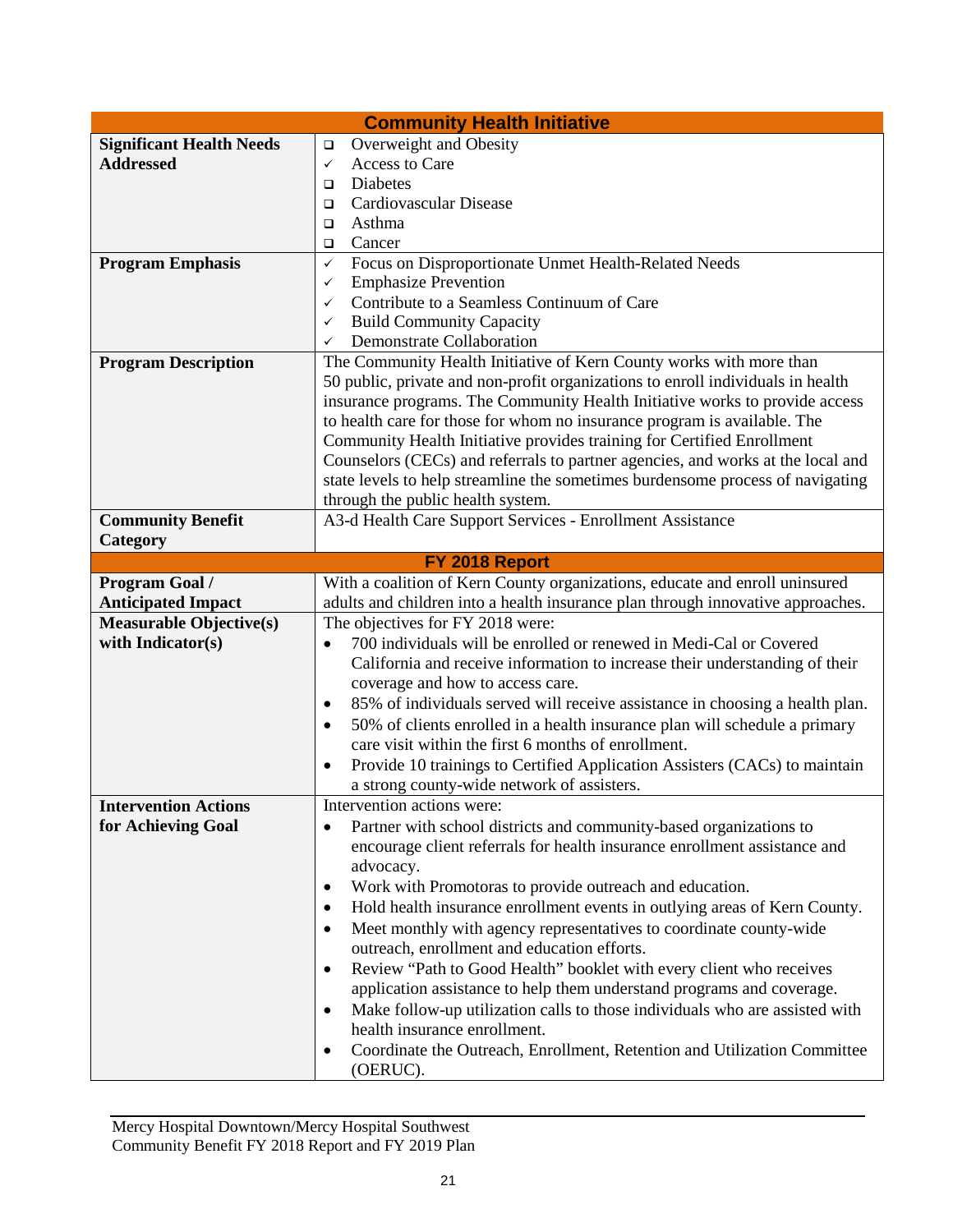|                                                | Coordinate quarterly Certified Application Counselor (CAC) network<br>$\bullet$                                         |  |  |  |  |
|------------------------------------------------|-------------------------------------------------------------------------------------------------------------------------|--|--|--|--|
|                                                | meetings.                                                                                                               |  |  |  |  |
|                                                | Survey CACs for training needs and develop appropriate trainings.<br>٠                                                  |  |  |  |  |
| <b>Planned Collaboration</b>                   | Our program works with several local organizations to reach the different                                               |  |  |  |  |
|                                                | populations residing in Kern County. Partners include: community health                                                 |  |  |  |  |
|                                                | centers, public health, social services, school districts, community-based                                              |  |  |  |  |
|                                                | organizations and other private and public stakeholders.                                                                |  |  |  |  |
| <b>Program Performance /</b><br><b>Outcome</b> | During FY 18, the Community Health Initiative Program accomplished the<br>following:                                    |  |  |  |  |
|                                                | 997 individuals were enrolled or renewed in Medi-Cal or Covered<br>$\bullet$                                            |  |  |  |  |
|                                                | California and received information to increase their understanding of their                                            |  |  |  |  |
|                                                | coverage and how to access care.                                                                                        |  |  |  |  |
|                                                | 77% of individuals served received assistance in choosing a health plan.<br>٠                                           |  |  |  |  |
|                                                | 42% of clients enrolled in a health insurance plan scheduled a primary care<br>٠                                        |  |  |  |  |
|                                                | visit within the first 6 months of enrollment.                                                                          |  |  |  |  |
|                                                | Provided 12 trainings to Certified Application Assisters (CACs) to maintain<br>$\bullet$                                |  |  |  |  |
|                                                | a strong county-wide network of assisters.                                                                              |  |  |  |  |
| Hospital's Contribution /                      | The total FY 2018 expense for the Community Health Initiative was \$402,626.                                            |  |  |  |  |
| <b>Program Expense</b>                         | Of this amount, \$327,094 was grant dollars and \$75,532 was contributed by                                             |  |  |  |  |
|                                                | Mercy and Memorial Hospitals. Other hospital contributions include program                                              |  |  |  |  |
|                                                | supervision, strategic planning, evaluation, fundraising support, educational                                           |  |  |  |  |
|                                                | materials, liability insurance for the program, bookkeeping, and human resource                                         |  |  |  |  |
|                                                | support for the program.                                                                                                |  |  |  |  |
|                                                |                                                                                                                         |  |  |  |  |
|                                                | <b>FY 2019 Plan</b>                                                                                                     |  |  |  |  |
| Program Goal /                                 | Kern County residents will have access to health care, will be able to navigate                                         |  |  |  |  |
| <b>Anticipated Impact</b>                      | health insurance coverage to access care, and will utilize preventive care.                                             |  |  |  |  |
| <b>Measurable Objective(s)</b>                 | The objectives for FY 2019 are:                                                                                         |  |  |  |  |
| with Indicator(s)                              | 700 individuals will be enrolled or renewed in Medi-Cal or Covered<br>$\bullet$                                         |  |  |  |  |
|                                                | California and receive information to increase their understanding of their                                             |  |  |  |  |
|                                                | coverage and how to access care.                                                                                        |  |  |  |  |
|                                                | 85% of individuals served will receive assistance in choosing a health plan.<br>٠                                       |  |  |  |  |
|                                                | 50% of clients enrolled in a health insurance plan will schedule a primary<br>٠                                         |  |  |  |  |
|                                                | care visit within the first 6 months of enrollment.<br>٠                                                                |  |  |  |  |
|                                                | Provide 6 trainings to Certified Application Assisters (CACs) to maintain a<br>strong county-wide network of assisters. |  |  |  |  |
| <b>Intervention Actions</b>                    | Intervention actions will be:                                                                                           |  |  |  |  |
| for Achieving Goal                             | Partner with school districts and community-based organizations to<br>$\bullet$                                         |  |  |  |  |
|                                                | encourage client referrals for health insurance enrollment assistance and                                               |  |  |  |  |
|                                                | advocacy.                                                                                                               |  |  |  |  |
|                                                | Work with Promotoras to provide outreach and education.<br>٠                                                            |  |  |  |  |
|                                                | Hold outreach events in outlying areas of Kern County.<br>٠                                                             |  |  |  |  |
|                                                | Meet monthly with agency representatives to coordinate county-wide<br>٠                                                 |  |  |  |  |
|                                                | outreach, enrollment and education efforts.                                                                             |  |  |  |  |
|                                                | Review "Path to Good Health" booklet with every client who receives<br>٠                                                |  |  |  |  |
|                                                | application assistance to help them understand programs and coverage.                                                   |  |  |  |  |
|                                                | Make follow-up utilization calls to those individuals who are assisted with<br>٠<br>health insurance enrollment.        |  |  |  |  |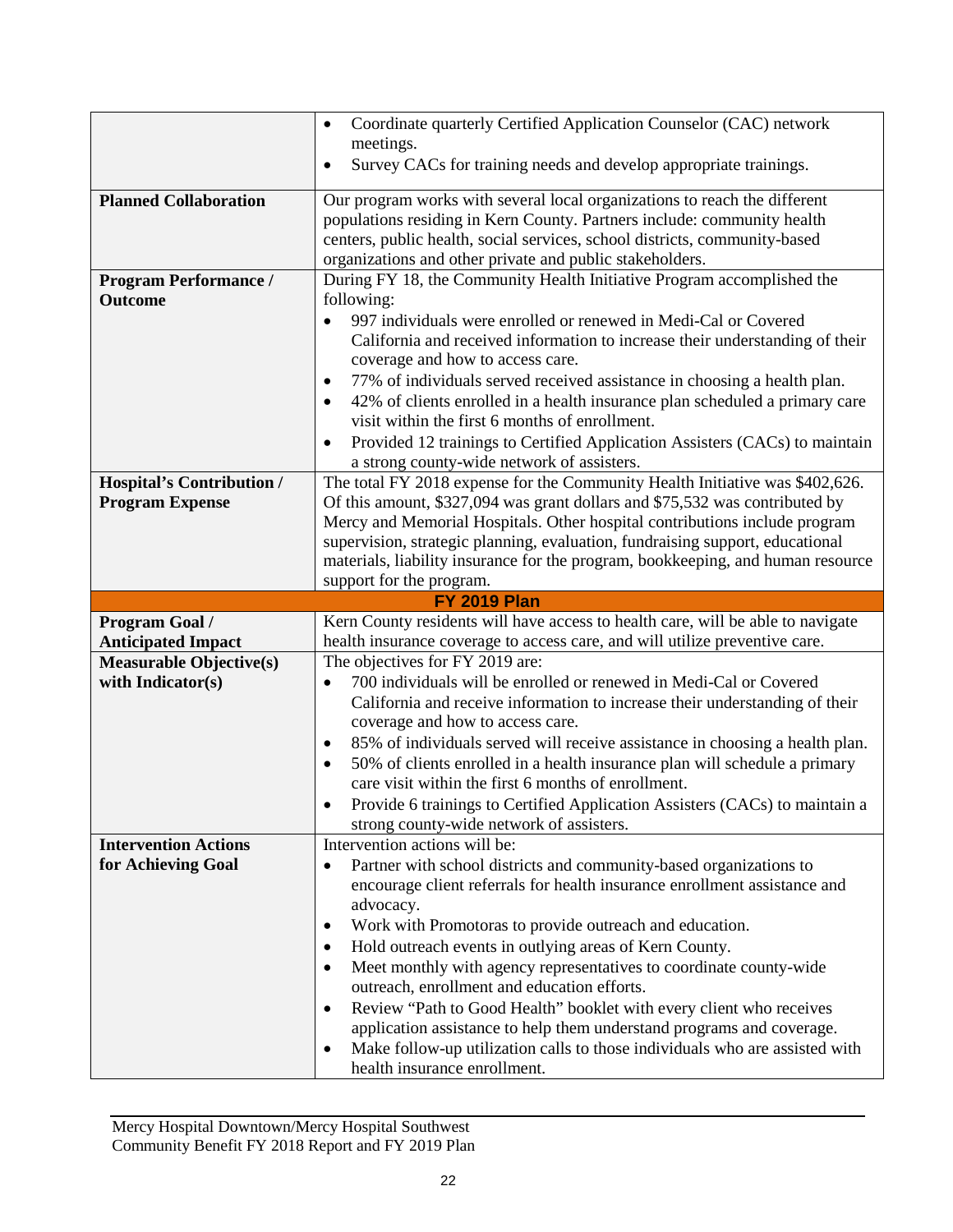|                              | Coordinate the Outreach, Enrollment, Retention and Utilization Committee<br>(OERUC). |  |  |  |  |  |
|------------------------------|--------------------------------------------------------------------------------------|--|--|--|--|--|
|                              | Coordinate quarterly Certified Application Counselor (CAC) network<br>meetings.      |  |  |  |  |  |
|                              | Survey CACs for training needs and develop appropriate trainings.                    |  |  |  |  |  |
| <b>Planned Collaboration</b> | Our program will continue to work with several of local organizations to reach       |  |  |  |  |  |
|                              | the different populations residing in Kern County. Partners will include:            |  |  |  |  |  |
|                              | community health centers, public health, social services, school districts,          |  |  |  |  |  |
|                              | community-based organizations, churches, Promotoras and other private and            |  |  |  |  |  |
|                              | public stakeholders.                                                                 |  |  |  |  |  |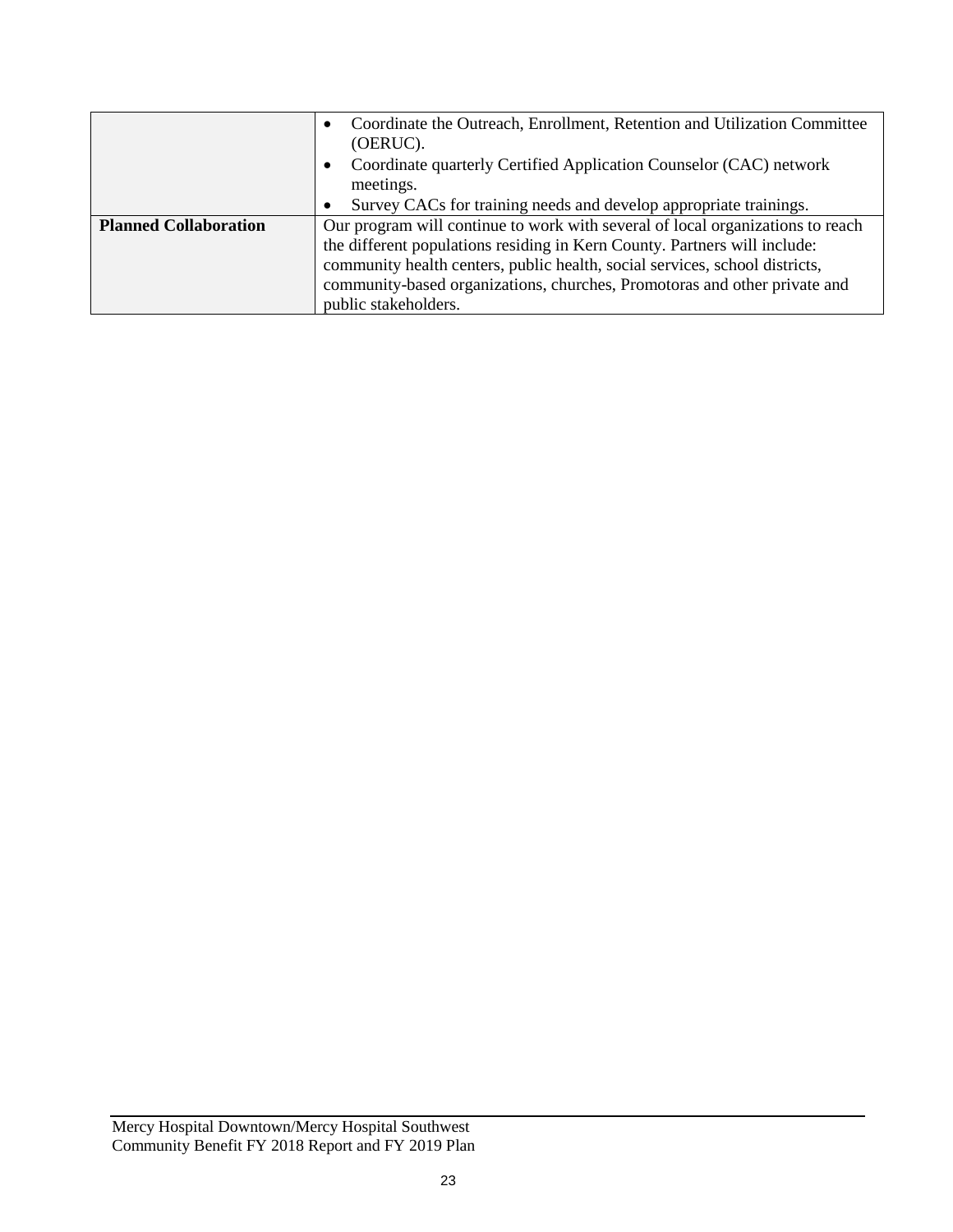| <b>Homemaker Care Program</b>   |                                                                                                                                                            |  |  |  |  |  |
|---------------------------------|------------------------------------------------------------------------------------------------------------------------------------------------------------|--|--|--|--|--|
| <b>Significant Health Needs</b> | Overweight and Obesity<br>$\Box$                                                                                                                           |  |  |  |  |  |
| <b>Addressed</b>                | Access to Care<br>$\checkmark$                                                                                                                             |  |  |  |  |  |
|                                 | Diabetes<br>$\Box$                                                                                                                                         |  |  |  |  |  |
|                                 | Cardiovascular Disease<br>$\Box$                                                                                                                           |  |  |  |  |  |
|                                 | Asthma<br>$\Box$                                                                                                                                           |  |  |  |  |  |
|                                 | Cancer<br>$\Box$                                                                                                                                           |  |  |  |  |  |
|                                 | <b>Basic Needs Services</b><br>$\Box$                                                                                                                      |  |  |  |  |  |
| <b>Program Emphasis</b>         | Focus on Disproportionate Unmet Health-Related Needs<br>$\checkmark$                                                                                       |  |  |  |  |  |
|                                 | <b>Emphasize Prevention</b><br>✓                                                                                                                           |  |  |  |  |  |
|                                 | Contribute to a Seamless Continuum of Care<br>✓                                                                                                            |  |  |  |  |  |
|                                 | <b>Build Community Capacity</b><br>✓                                                                                                                       |  |  |  |  |  |
|                                 | <b>Demonstrate Collaboration</b><br>✓                                                                                                                      |  |  |  |  |  |
| <b>Program Description</b>      | The Homemaker Care Program provides a three-week comprehensive                                                                                             |  |  |  |  |  |
|                                 | employment readiness skills training focusing on individuals transitioning from                                                                            |  |  |  |  |  |
|                                 | unemployment into the workforce. Participants are trained to offer competent                                                                               |  |  |  |  |  |
|                                 | and reliable services to the ever growing senior population.                                                                                               |  |  |  |  |  |
|                                 |                                                                                                                                                            |  |  |  |  |  |
|                                 | The Homemaker Care Program provides in-home supportive services to seniors                                                                                 |  |  |  |  |  |
|                                 | ages 65 and older, as well as adults with disabilities. Case management of the                                                                             |  |  |  |  |  |
|                                 | seniors is conducted in the form of wellness checks and home visits to assess                                                                              |  |  |  |  |  |
|                                 | client safety, nutrition, and program satisfaction.                                                                                                        |  |  |  |  |  |
| <b>Community Benefit</b>        | E3-d In-kind Assistance - Basic services for individuals                                                                                                   |  |  |  |  |  |
| Category                        | F5-c Leadership Dev/Training for Community Members - Career development                                                                                    |  |  |  |  |  |
|                                 |                                                                                                                                                            |  |  |  |  |  |
|                                 | FY 2018 Report                                                                                                                                             |  |  |  |  |  |
| Program Goal /                  |                                                                                                                                                            |  |  |  |  |  |
|                                 | Provide employment readiness training for individuals transitioning from                                                                                   |  |  |  |  |  |
| <b>Anticipated Impact</b>       |                                                                                                                                                            |  |  |  |  |  |
|                                 | unemployment into the workforce, and provide in-home support services to<br>low-income seniors and disabled adults allowing them to remain in their homes. |  |  |  |  |  |
|                                 |                                                                                                                                                            |  |  |  |  |  |
| <b>Measurable Objective(s)</b>  | The objectives for FY 2018 were:                                                                                                                           |  |  |  |  |  |
| with Indicator(s)               | Improve the quality of life of 100% of clients.<br>$\bullet$                                                                                               |  |  |  |  |  |
|                                 | Maintain or increase client satisfaction rates at 90% for excellence in                                                                                    |  |  |  |  |  |
|                                 | dignity and quality of service received.                                                                                                                   |  |  |  |  |  |
|                                 | Conduct four, three-week training sessions with a target of 32                                                                                             |  |  |  |  |  |
|                                 | graduates.                                                                                                                                                 |  |  |  |  |  |
|                                 | Assist 100% of graduates to create a professional, useful and impactful                                                                                    |  |  |  |  |  |
|                                 | resume.                                                                                                                                                    |  |  |  |  |  |
|                                 | Improve skill, knowledge and confidence levels of 100% of graduates.                                                                                       |  |  |  |  |  |
| <b>Intervention Actions</b>     | Intervention actions for FY 2018 were:                                                                                                                     |  |  |  |  |  |
| for Achieving Goal              | Collaborate with senior-related and health care related companies,                                                                                         |  |  |  |  |  |
|                                 | organizations and public agencies to increase our ability to advocate for                                                                                  |  |  |  |  |  |
|                                 | our clients and help all seniors advocate for themselves.                                                                                                  |  |  |  |  |  |
|                                 | Provide services to increase access to care for vulnerable seniors and<br>$\bullet$                                                                        |  |  |  |  |  |
|                                 | disabled clients.                                                                                                                                          |  |  |  |  |  |
|                                 | Link underserved clients to needed health care and social service                                                                                          |  |  |  |  |  |
|                                 | resources.                                                                                                                                                 |  |  |  |  |  |
|                                 | Collaborate with other organizations to identify candidates for the                                                                                        |  |  |  |  |  |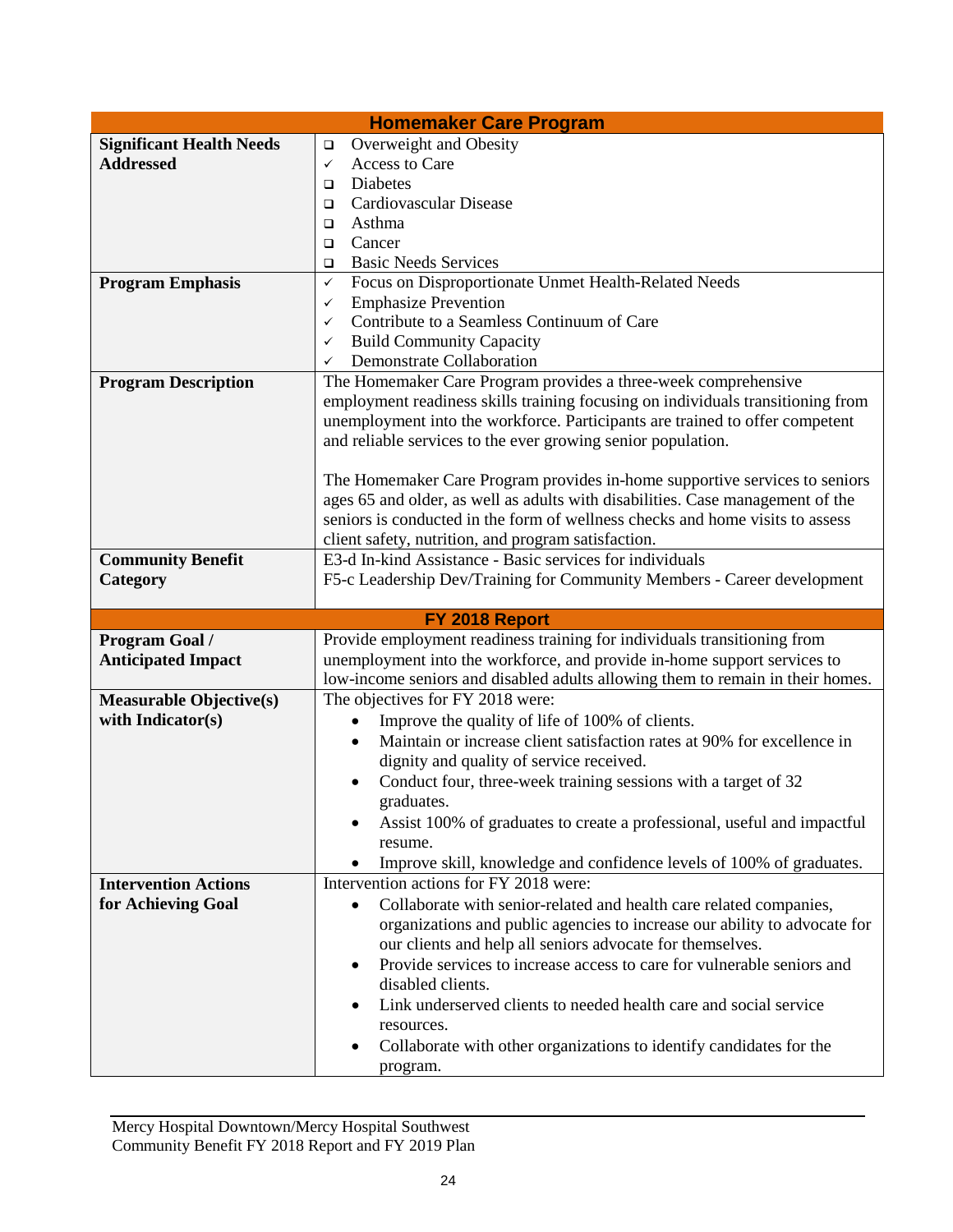| <b>Planned Collaboration</b>     | Collaboration with many community-based organizations is essential to our                           |  |  |  |  |  |
|----------------------------------|-----------------------------------------------------------------------------------------------------|--|--|--|--|--|
|                                  | ultimate success. Our programs will continue to work with: Alzheimer's                              |  |  |  |  |  |
|                                  | Disease Association of Kern County, Garden Pathways, Kern Senior Network,                           |  |  |  |  |  |
|                                  | UC Cal Fresh, and Centre for Neuro Skills.                                                          |  |  |  |  |  |
| <b>Program Performance /</b>     | During FY 18, the Homemaker Care Program accomplished the following:                                |  |  |  |  |  |
| <b>Outcome</b>                   | Improved the quality of life of 100% of clients.                                                    |  |  |  |  |  |
|                                  | Maintained or increased client satisfaction rates of 91.8% in December<br>$\bullet$                 |  |  |  |  |  |
|                                  | 2017 and 96.2% in June 2018, for excellence in dignity and quality of                               |  |  |  |  |  |
|                                  | service received.                                                                                   |  |  |  |  |  |
|                                  | Conducted 4, three-week training sessions graduating 35 students.<br>٠                              |  |  |  |  |  |
|                                  | Assisted 100% of graduates to create a professional, useful and                                     |  |  |  |  |  |
|                                  | impactful resume.                                                                                   |  |  |  |  |  |
|                                  | Improved skill, knowledge and confidence levels of 100% of graduates.                               |  |  |  |  |  |
| <b>Hospital's Contribution /</b> | During FY 2018, expenses for the Homemaker Care Program were \$447,915.                             |  |  |  |  |  |
| <b>Program Expense</b>           | Of this amount, \$55,296 was grant dollars, \$198,075 was fee for service, and                      |  |  |  |  |  |
|                                  | \$194,544 was contributed by Mercy and Memorial Hospitals. Other hospital                           |  |  |  |  |  |
|                                  | contributions include program supervision, human resource support, office                           |  |  |  |  |  |
|                                  | space, fundraising support, bookkeeping, strategic planning, and evaluation                         |  |  |  |  |  |
|                                  | support for the program.                                                                            |  |  |  |  |  |
|                                  | <b>FY 2019 Plan</b>                                                                                 |  |  |  |  |  |
| Program Goal /                   | Provide employment readiness training for individuals transitioning from                            |  |  |  |  |  |
| <b>Anticipated Impact</b>        | unemployment into the workforce, and provide in-home support services to                            |  |  |  |  |  |
| <b>Measurable Objective(s)</b>   | low-income seniors and disabled adults allowing them to remain in their homes.                      |  |  |  |  |  |
| with Indicator(s)                | The objectives for FY 2019 are:                                                                     |  |  |  |  |  |
|                                  | Improve the quality of life for 100% of clients, as measured by our<br>FY2019 Client Impact Survey. |  |  |  |  |  |
|                                  | Obtain an overall client satisfaction rate of at least 90% for excellence                           |  |  |  |  |  |
|                                  | in maintaining dignity and quality of service received, as compiled from                            |  |  |  |  |  |
|                                  | the compilation of a semi-annual survey.                                                            |  |  |  |  |  |
|                                  | Conduct four, three-week training sessions with a target of 32                                      |  |  |  |  |  |
|                                  | graduates.                                                                                          |  |  |  |  |  |
|                                  | Improve the knowledge, skill, and confidence level of 100% of the                                   |  |  |  |  |  |
|                                  | graduates in being prepared to seek employment in the healthcare                                    |  |  |  |  |  |
|                                  | industry, as disclosed by a post-course survey.                                                     |  |  |  |  |  |
| <b>Intervention Actions</b>      | Intervention actions for FY 2019 are:                                                               |  |  |  |  |  |
| for Achieving Goal               | Collaborate with senior-related and health care related companies,                                  |  |  |  |  |  |
|                                  | organizations and public agencies to increase our ability to advocate for                           |  |  |  |  |  |
|                                  | our clients and help all seniors advocate for themselves.                                           |  |  |  |  |  |
|                                  | Provide services to increase access to care for vulnerable seniors and<br>٠                         |  |  |  |  |  |
|                                  | disabled clients.                                                                                   |  |  |  |  |  |
|                                  | Link underserved clients to needed health care and social service                                   |  |  |  |  |  |
|                                  | resources.                                                                                          |  |  |  |  |  |
|                                  | Collaborate with other organizations to identify candidates for the                                 |  |  |  |  |  |
|                                  | training program.                                                                                   |  |  |  |  |  |
| <b>Planned Collaboration</b>     | Collaboration with many community-based organizations is essential to our                           |  |  |  |  |  |
|                                  | ultimate success. Our programs will continue to work with: Alzheimer's                              |  |  |  |  |  |
|                                  | Disease Association of Kern County, Garden Pathways, Kern Senior Network,                           |  |  |  |  |  |
|                                  | UC Cal Fresh, and Centre for Neuro Skills.                                                          |  |  |  |  |  |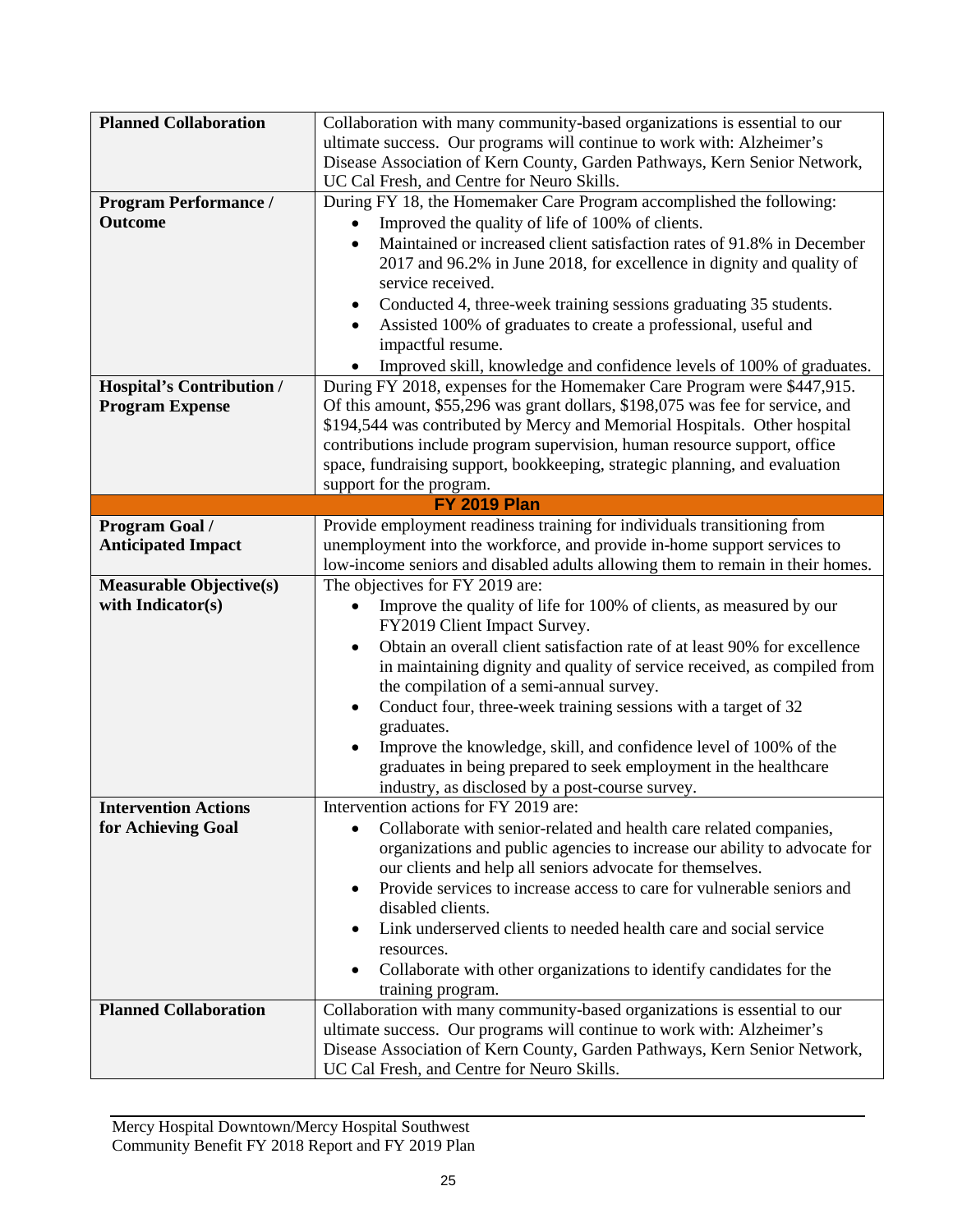| <b>Basic Needs Services</b>                                 |                                                                                                            |  |  |  |  |
|-------------------------------------------------------------|------------------------------------------------------------------------------------------------------------|--|--|--|--|
| <b>Significant Health Needs</b>                             | Overweight and Obesity<br>$\Box$                                                                           |  |  |  |  |
| <b>Addressed</b>                                            | Access to Care<br>$\Box$                                                                                   |  |  |  |  |
|                                                             | Diabetes<br>$\Box$                                                                                         |  |  |  |  |
|                                                             | Cardiovascular Disease<br>□                                                                                |  |  |  |  |
|                                                             | Asthma<br>$\Box$                                                                                           |  |  |  |  |
|                                                             | Cancer<br>□                                                                                                |  |  |  |  |
|                                                             | <b>Basic Needs Services</b><br>$\checkmark$                                                                |  |  |  |  |
| <b>Program Emphasis</b>                                     | Focus on Disproportionate Unmet Health-Related Needs<br>✓                                                  |  |  |  |  |
|                                                             | <b>Emphasize Prevention</b><br>✓                                                                           |  |  |  |  |
|                                                             | Contribute to a Seamless Continuum of Care<br>✓                                                            |  |  |  |  |
|                                                             | <b>Build Community Capacity</b><br>$\checkmark$                                                            |  |  |  |  |
|                                                             | Demonstrate Collaboration<br>$\checkmark$                                                                  |  |  |  |  |
| <b>Program Description</b>                                  | The Learning and Outreach Centers are located in economically depressed                                    |  |  |  |  |
|                                                             | neighborhoods of southeast Bakersfield. These centers serve as strategic hubs of                           |  |  |  |  |
|                                                             | our community outreach efforts. In collaboration with other community service                              |  |  |  |  |
|                                                             | agencies, the centers provide referral services, food, clothing, shelter, education,                       |  |  |  |  |
|                                                             | and health screenings to the most vulnerable and needy residents of the                                    |  |  |  |  |
|                                                             | community. The after school program provides tutoring support five days a                                  |  |  |  |  |
|                                                             | week to underserved youth.                                                                                 |  |  |  |  |
|                                                             |                                                                                                            |  |  |  |  |
|                                                             | The Art and Spirituality Center provides opportunities for artistic expression,                            |  |  |  |  |
|                                                             | meditation, relaxation, and creativity to improve quality of life and reduce                               |  |  |  |  |
|                                                             | stress.                                                                                                    |  |  |  |  |
|                                                             |                                                                                                            |  |  |  |  |
| <b>Community Benefit</b>                                    | A1-a Community Health Education - Lectures/Workshops<br>E3-a In-kind Donations - Food                      |  |  |  |  |
| Category                                                    |                                                                                                            |  |  |  |  |
|                                                             | E3-c In-kind Donations - Clothing/gifts                                                                    |  |  |  |  |
|                                                             | E3-d In-kind Assistance - Basic services for individuals                                                   |  |  |  |  |
| <b>Program Goal /</b>                                       | FY 2018 Report<br>Increase access to health and social services to help residents of Kern County           |  |  |  |  |
|                                                             | stay healthy.                                                                                              |  |  |  |  |
| <b>Anticipated Impact</b><br><b>Measurable Objective(s)</b> | The objectives for FY 2018 were:                                                                           |  |  |  |  |
| with Indicator(s)                                           | $\bullet$                                                                                                  |  |  |  |  |
|                                                             | 40,000 individuals will be assisted with basic living necessities at the<br>Learning and Outreach Centers. |  |  |  |  |
|                                                             |                                                                                                            |  |  |  |  |
|                                                             | 76% of the students who participate in the Homework Club and After                                         |  |  |  |  |
|                                                             | School Club will achieve a grade point average of 2.0 or above.                                            |  |  |  |  |
|                                                             | 4,500 participants will take part in programs at the Art and Spirituality<br>$\bullet$                     |  |  |  |  |
|                                                             | Center.                                                                                                    |  |  |  |  |
|                                                             | 92% of Art and Spirituality Center participants will:                                                      |  |  |  |  |
|                                                             | o Experience a release of stress and anxiety after completing a workshop.                                  |  |  |  |  |
|                                                             | o Feel that the environment was comfortable and allowed them to relax.                                     |  |  |  |  |
| <b>Intervention Actions</b>                                 | Intervention actions were:                                                                                 |  |  |  |  |
| for Achieving Goal                                          | The Learning and Outreach Centers will provide basic need services to<br>$\bullet$                         |  |  |  |  |
|                                                             | vulnerable residents living in underserved neighborhoods of southeast                                      |  |  |  |  |
|                                                             | Bakersfield. In collaboration with other community service agencies, the                                   |  |  |  |  |
|                                                             | centers will provide: referral services, food, clothing, shelter, and education.                           |  |  |  |  |
|                                                             | The Learning and Outreach Centers will offer after school programs that<br>٠                               |  |  |  |  |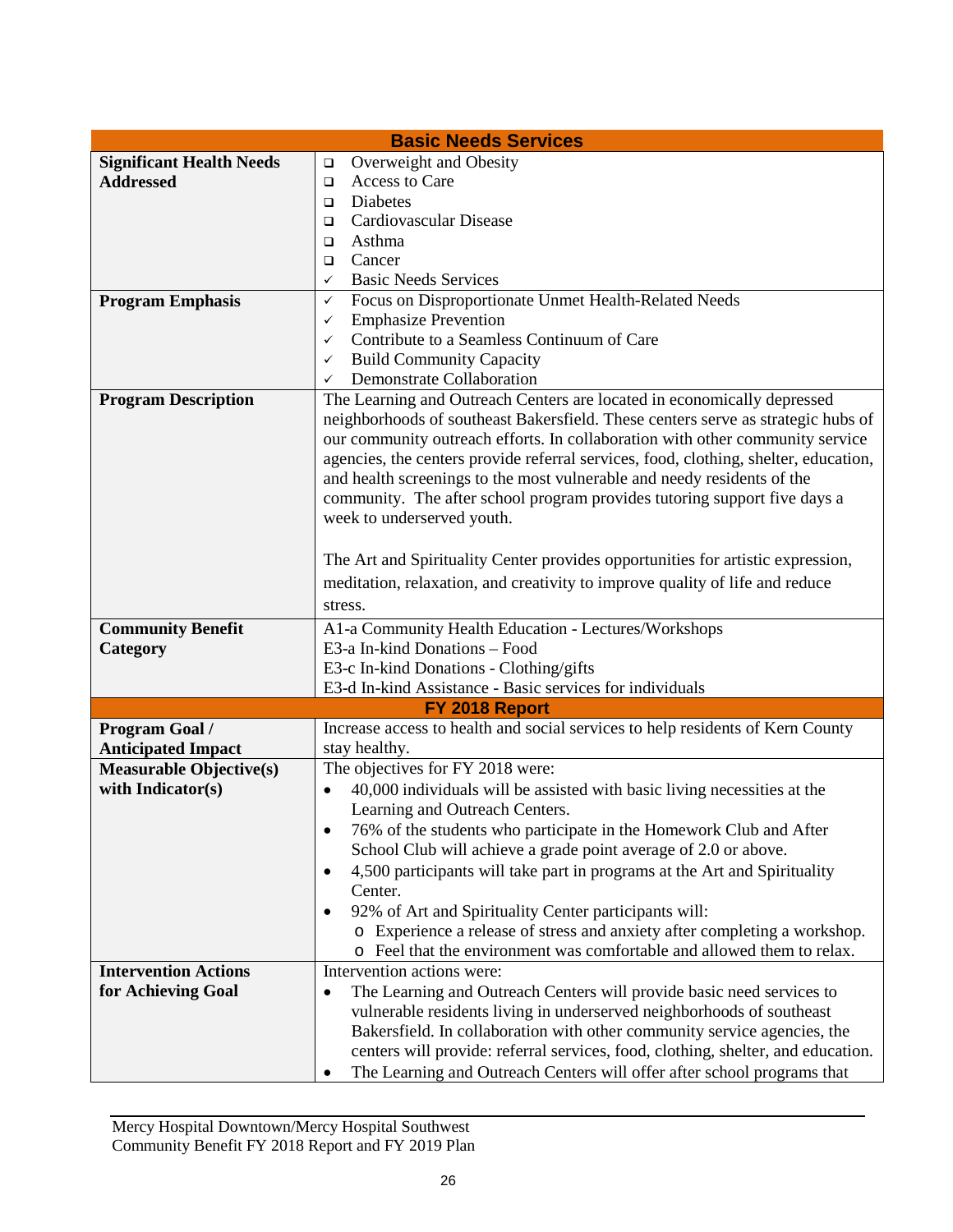|                                  | provide tutoring support to underserved youth. Services are provided in<br>English and Spanish.                  |  |  |  |  |  |
|----------------------------------|------------------------------------------------------------------------------------------------------------------|--|--|--|--|--|
|                                  | The Art and Spirituality Center will offer programs in the following<br>$\bullet$                                |  |  |  |  |  |
|                                  | classifications:                                                                                                 |  |  |  |  |  |
|                                  | Contemplative and reflective                                                                                     |  |  |  |  |  |
|                                  | $\circ$<br>Drawing and painting                                                                                  |  |  |  |  |  |
|                                  | O<br>Handmade creations<br>$\circ$                                                                               |  |  |  |  |  |
|                                  | Music and movement<br>$\circ$                                                                                    |  |  |  |  |  |
|                                  | Writing and poetry<br>$\circ$                                                                                    |  |  |  |  |  |
| <b>Planned Collaboration</b>     | Collaboration with many community-based organizations is essential to our                                        |  |  |  |  |  |
|                                  | ultimate success. Among the major collaborators, are: Clinica Sierra Vista,                                      |  |  |  |  |  |
|                                  | Tevis Jr. High School, Bakersfield City School District, Golden Empire                                           |  |  |  |  |  |
|                                  |                                                                                                                  |  |  |  |  |  |
|                                  | Gleaners, St. Philip Apostle Church, Greenfield Family Resource Center,                                          |  |  |  |  |  |
|                                  | Community Action Partnership of Kern, Flood Ministries, Love Inc., The Hope                                      |  |  |  |  |  |
|                                  | Center, Bethany Homeless Shelter, Bakersfield Rescue Mission, Hoffmann                                           |  |  |  |  |  |
|                                  | Hospice, Valley Achievement Center, Bakersfield Association for Retarded                                         |  |  |  |  |  |
|                                  | Citizens, Recovery Innovations Freise Hope House, Action Family Counseling,<br>Housing Authority of Kern County. |  |  |  |  |  |
| <b>Program Performance /</b>     | During FY 18, the Learning and Outreach Centers and the Art and Spirituality                                     |  |  |  |  |  |
| <b>Outcome</b>                   | Center accomplished the following:                                                                               |  |  |  |  |  |
|                                  | 36,025 individuals were assisted with basic living necessities at the<br>$\bullet$                               |  |  |  |  |  |
|                                  | Learning and Outreach Centers.                                                                                   |  |  |  |  |  |
|                                  | 95% of the students who participated in the Homework Club and After<br>$\bullet$                                 |  |  |  |  |  |
|                                  | School Club achieved a grade point average of 2.0 or above.                                                      |  |  |  |  |  |
|                                  | 4,530 participants took part in programs at the Art and Spirituality Center.<br>$\bullet$                        |  |  |  |  |  |
|                                  | 99% of Art and Spirituality Center participants:                                                                 |  |  |  |  |  |
|                                  | Experienced a release of stress and anxiety after completing a                                                   |  |  |  |  |  |
|                                  | workshop.                                                                                                        |  |  |  |  |  |
|                                  | Felt that the environment of the Center was comfortable and allowed<br>$\circ$                                   |  |  |  |  |  |
|                                  | them to relax.                                                                                                   |  |  |  |  |  |
| <b>Hospital's Contribution /</b> | The total FY 2018 expense for the Learning and Outreach Centers and the Art                                      |  |  |  |  |  |
| <b>Program Expense</b>           | and Spirituality Center was \$521,823. Of this amount, \$86,218 was grant                                        |  |  |  |  |  |
|                                  | dollars and donations, \$6,632 was fee for service, and \$428,973 was contributed                                |  |  |  |  |  |
|                                  | by Mercy and Memorial Hospitals. Other hospital contributions include                                            |  |  |  |  |  |
|                                  | program supervision, strategic planning, evaluation, fundraising support,                                        |  |  |  |  |  |
|                                  | educational materials, liability insurance for the program and program's clinic                                  |  |  |  |  |  |
|                                  | van, bookkeeping, and human resource support for the program.                                                    |  |  |  |  |  |
| <b>FY 2019 Plan</b>              |                                                                                                                  |  |  |  |  |  |
| Program Goal /                   | Increase access to health and social services to help residents of Kern County                                   |  |  |  |  |  |
| <b>Anticipated Impact</b>        | stay healthy.                                                                                                    |  |  |  |  |  |
| <b>Measurable Objective(s)</b>   | The objectives for FY 2019 are:                                                                                  |  |  |  |  |  |
| with Indicator(s)                | 32,000 individuals will be assisted with basic living necessities at the<br>$\bullet$                            |  |  |  |  |  |
|                                  | Learning and Outreach Centers.                                                                                   |  |  |  |  |  |
|                                  | 80% of the students who participate in the Homework Club, After School<br>$\bullet$                              |  |  |  |  |  |
|                                  | Club, and College Dream Program will achieve a grade point average of 2.0                                        |  |  |  |  |  |
|                                  | or above.                                                                                                        |  |  |  |  |  |
|                                  | 4,500 participants will take part in programs at the Art and Spirituality                                        |  |  |  |  |  |
|                                  | Center.                                                                                                          |  |  |  |  |  |
|                                  | 92% of Art and Spirituality Center participants will:                                                            |  |  |  |  |  |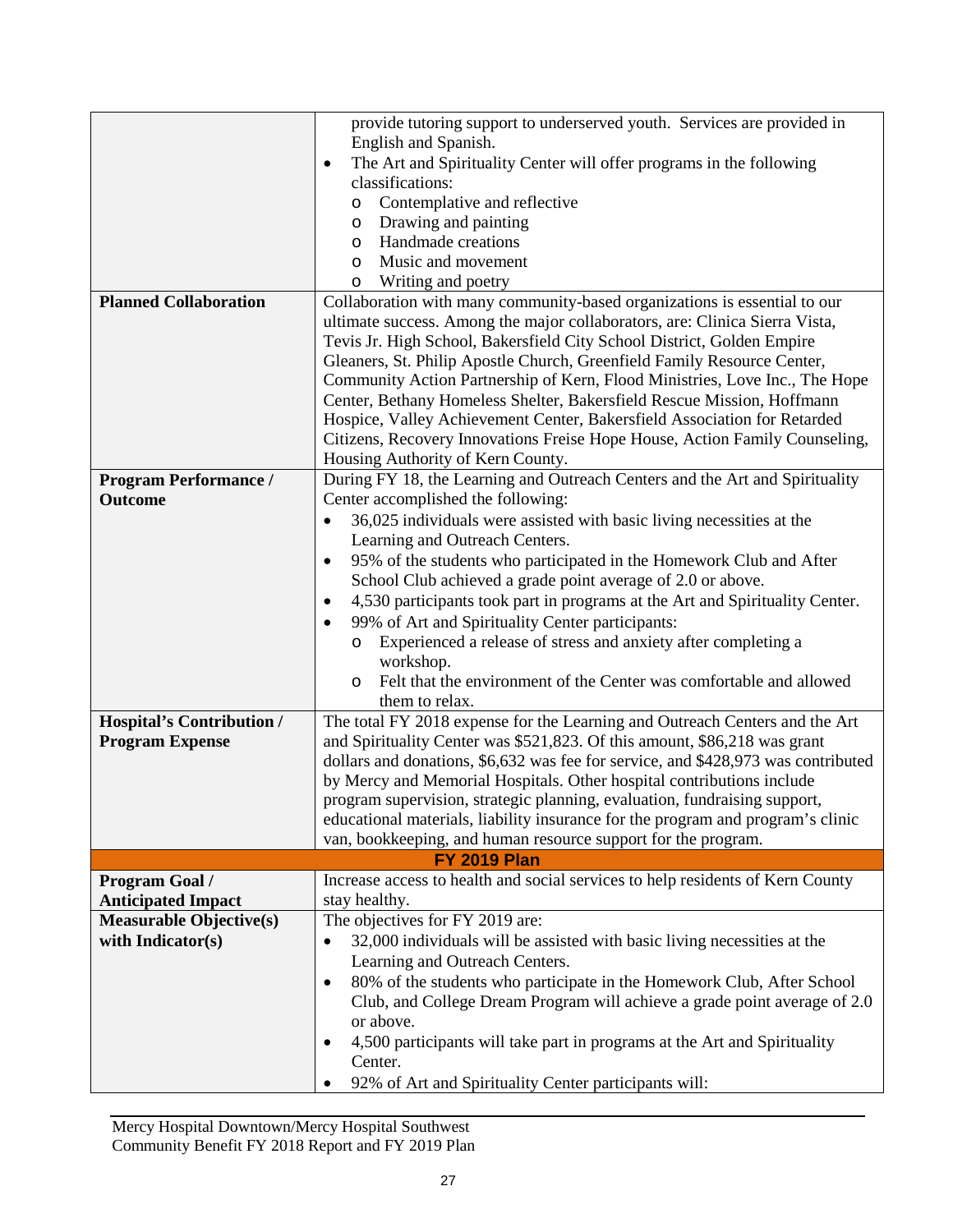|                              | o Experience a release of stress and anxiety after completing a workshop.            |  |  |  |  |
|------------------------------|--------------------------------------------------------------------------------------|--|--|--|--|
|                              | Feel that the environment was comfortable and allowed them to relax.                 |  |  |  |  |
|                              | o Feel that they gained something meaningful from the workshop.                      |  |  |  |  |
| <b>Intervention Actions</b>  | Intervention actions are:                                                            |  |  |  |  |
| for Achieving Goal           | The Learning and Outreach Centers will provide basic need services to                |  |  |  |  |
|                              | vulnerable residents living in underserved neighborhoods of southeast                |  |  |  |  |
|                              | Bakersfield. In collaboration with other community service agencies, the             |  |  |  |  |
|                              | centers will provide: referral services, food, clothing, shelter, and education.     |  |  |  |  |
|                              | The Learning and Outreach Centers will offer after school programs that<br>$\bullet$ |  |  |  |  |
|                              | provide tutoring support and educational guidance to underserved youth.              |  |  |  |  |
|                              | Services are provided in English and Spanish.                                        |  |  |  |  |
|                              | The Art and Spirituality Center will offer programs in the following<br>$\bullet$    |  |  |  |  |
|                              | classifications:                                                                     |  |  |  |  |
|                              | Contemplative and reflective<br>$\circ$                                              |  |  |  |  |
|                              | Drawing and painting<br>$\circ$                                                      |  |  |  |  |
|                              | Handmade creations<br>$\circ$                                                        |  |  |  |  |
|                              | Music and movement<br>$\Omega$                                                       |  |  |  |  |
|                              | Writing and poetry<br>$\circ$                                                        |  |  |  |  |
| <b>Planned Collaboration</b> | Collaboration with many community-based organizations is essential to our            |  |  |  |  |
|                              | ultimate success. Among the major collaborators, are: Clinica Sierra Vista,          |  |  |  |  |
|                              | Tevis Jr. High School, Bakersfield City School District, Golden Empire               |  |  |  |  |
|                              | Gleaners, Kern County Health Department, St. Philip Apostle Church,                  |  |  |  |  |
|                              | Greenfield Family Resource Center, Community Action Partnership of Kern,             |  |  |  |  |
|                              | Flood Ministries, Love Inc., The Hope Center, Bethany Homeless Shelter,              |  |  |  |  |
|                              | Bakersfield Rescue Mission, Valley Achievement Center, Bakersfield                   |  |  |  |  |
|                              | Association for Retarded Citizens, Recovery Innovations Freise Hope House,           |  |  |  |  |
|                              | Action Family Counseling, Housing Authority of Kern County, Kern                     |  |  |  |  |
|                              | Linkage/Kern Mental Health, Hoffmann Hospice, Global Family Daughter                 |  |  |  |  |
|                              | Project, and Jamison Center.                                                         |  |  |  |  |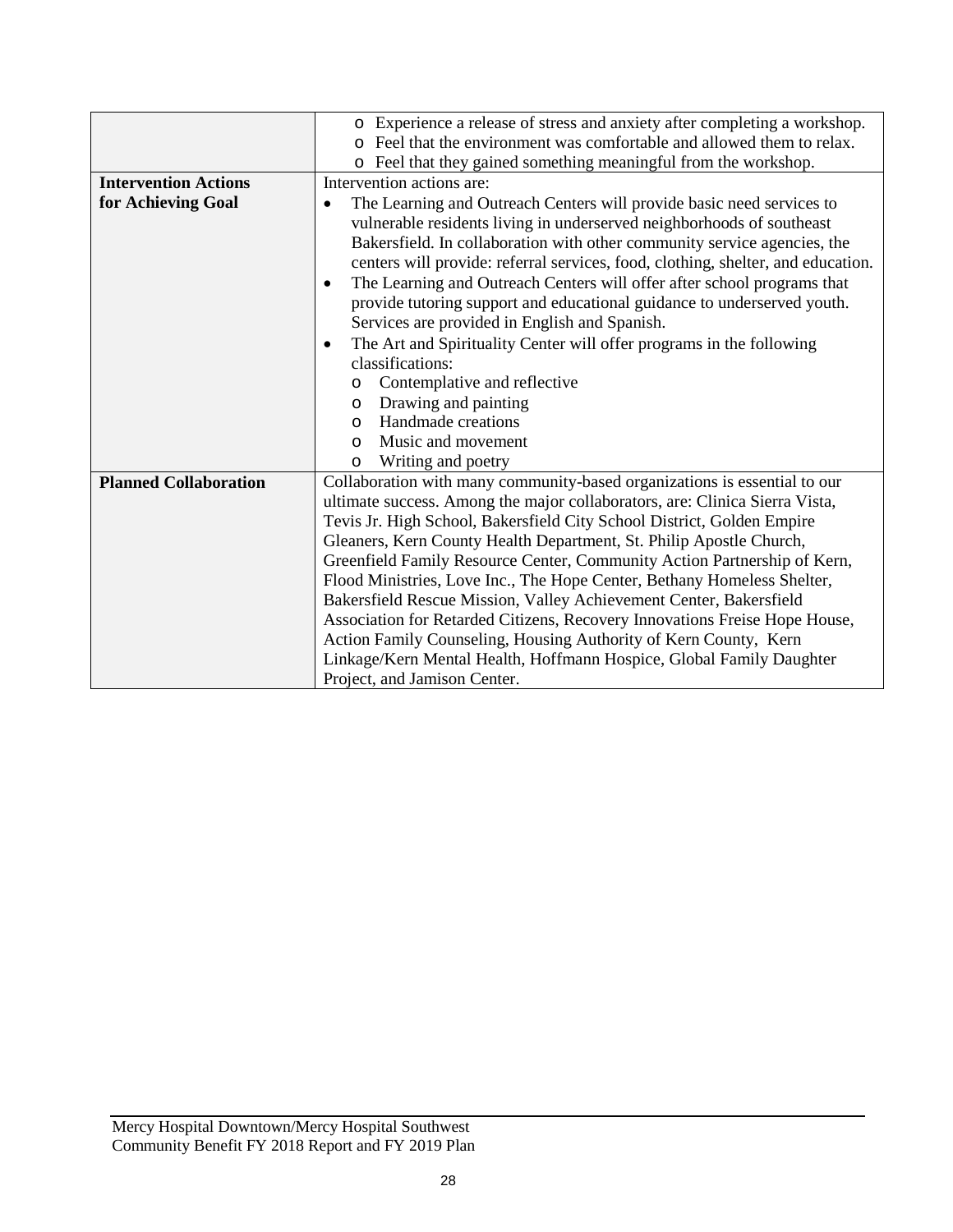# **ECONOMIC VALUE OF COMMUNITY BENEFIT**

The economic value of community benefit for patient financial assistance is calculated using a cost-tocharge ratio, and for Medicaid and other categories of community benefit using a cost accounting methodology.

#### **Mercy Hospitals of Bakersfield**

**Complete Summary - Classified Including Non Community Benefit (Medicare) For period from 7/1/2017 through 6/30/2018**

|                                           | <b>Persons</b> | <b>Net</b>     | % of Org.       |
|-------------------------------------------|----------------|----------------|-----------------|
|                                           | <b>Served</b>  | <b>Benefit</b> | <b>Expenses</b> |
| <b>Benefits for Living in Poverty</b>     |                |                |                 |
| <b>Financial Assistance</b>               | 1,612          | 1,938,643      | 0.6             |
| Medicaid *                                | 47,111         | 23,251,609     | 7.7             |
| <b>Community Services</b>                 |                |                |                 |
| A - Community Health Improvement Services | 26,889         | 829,314        | 0.3             |
| C - Subsidized Health Services            | 163            | 169,164        | 0.1             |
| E - Cash and In-Kind Contributions        | 16,510         | 1,121,719      | 0.4             |
| F - Community Building Activities         | 312            | 103,160        | 0.0             |
| G - Community Benefit Operations          | $\Omega$       | 697,980        | 0.2             |
| <b>Totals for Community Services</b>      | 43,874         | 2,921,337      | 1.0             |
| <b>Totals for Living in Poverty</b>       | 92,597         | 28,111,589     | 9.3             |
| <b>Benefits for Broader Community</b>     |                |                |                 |
| <b>Community Services</b>                 |                |                |                 |
| A - Community Health Improvement Services | 4,087          | 25,472         | 0.0             |
| <b>B</b> - Health Professions Education   | 8              | 44,164         | 0.0             |
| E - Cash and In-Kind Contributions        | 700            | 9,693          | 0.0             |
| G - Community Benefit Operations          | 2,270          | 101,855        | 0.0             |
| <b>Totals for Community Services</b>      | 7,065          | 181,184        | 0.1             |
| <b>Totals for Broader Community</b>       | 7,065          | 181,184        | 0.1             |
| <b>Totals - Community Benefit</b>         | 99,662         | 28,292,773     | 9.4             |
| <b>Medicare</b>                           | 16,538         | 9,255,700      | 3.1             |
| <b>Totals with Medicare</b>               | 116,200        | 37,548,473     | 12.4            |

Net Benefit equals costs minus any revenue from patient services, grants or other sources.

\* The hospital was required to record some Medicaid Provider Fee revenue in FY18 that was attributable to FY17 services. If all FY17 Medicaid Provider Fee revenue had been recorded in FY17, the hospital's FY18 net benefit for Medicaid would have been \$27,973,656.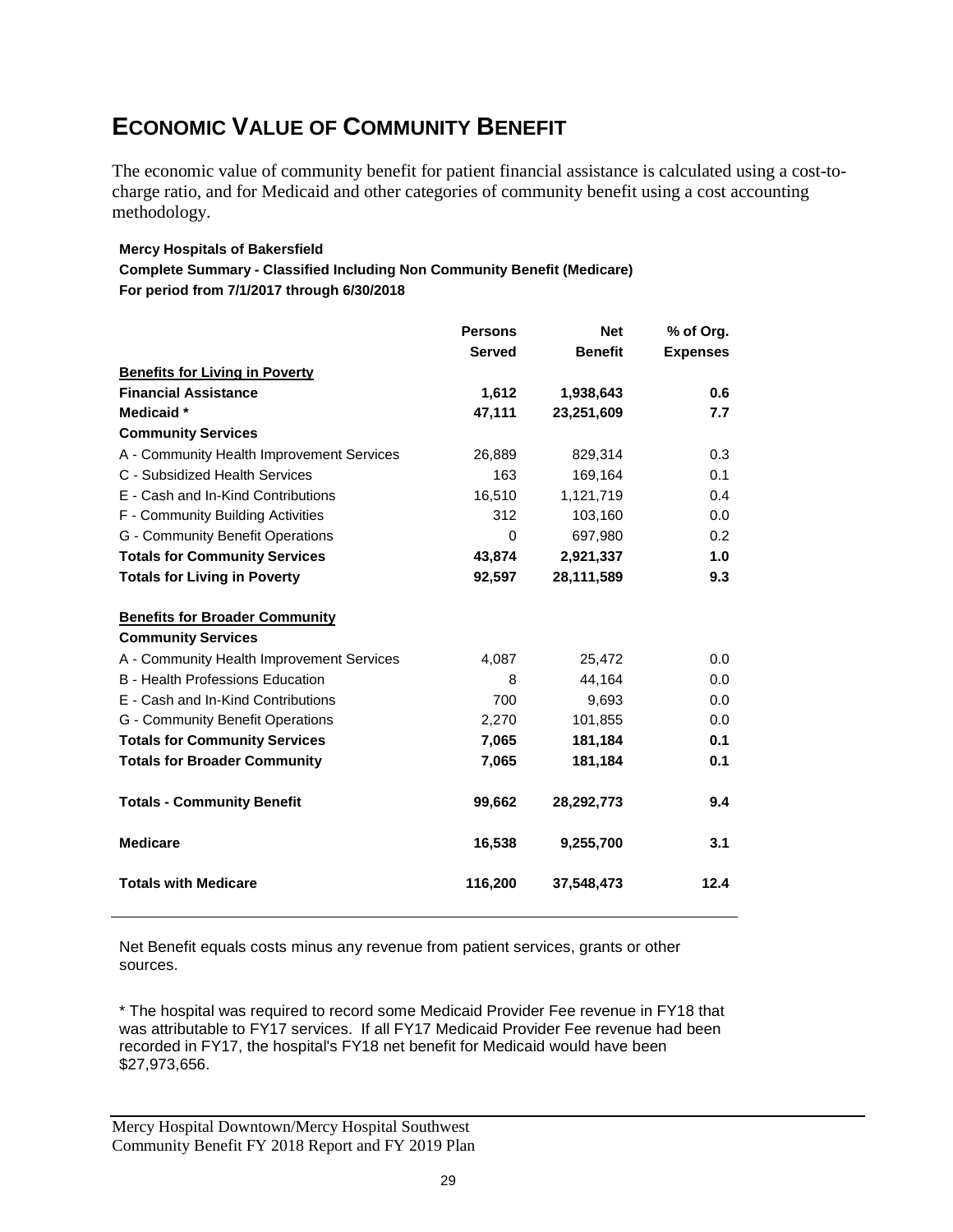# **APPENDIX A: COMMUNITY BOARD AND COMMITTEE ROSTERS**

### **Dignity Health - Mercy Hospitals' Community Board Board Member Roster 2018-2019**

| Bush, Bill - Vice Chair      | Retired                                                   |
|------------------------------|-----------------------------------------------------------|
| Bustamante, Javier M.D.      | Physician                                                 |
| Campbell, Pat                | Retired                                                   |
| Clayton, Morgan - Chair      | President, Tel-Tec Security                               |
| Creedon, Sr. Patricia        | Executive Director, Religious of the Sacred Heart Oakwood |
| Hannink, Bradley - Secretary | Managing Partner, Hannink, Tanuwjaya & Martinez           |
| Helvie, Steve, MD            | Physician                                                 |
| Iyer, Kamalnath, MD          | Physician                                                 |
| King, Geoffrey               | CPA, Barbich Hooper King Dill Hoffman                     |
| McBride, Sr. Margaret Mary   | Sister of Mercy                                           |
| Noriega, Robert              | Attorney Partner, Noriega & Oldaker                       |
| Peters, Bruce                | President, Mercy Hospitals                                |
| Serrano, Sandra              | Retired                                                   |
| Spath, Evelyn Young Ed. D    | Retired                                                   |
| Tamsi, Jay                   | President, Kern County Hispanic Chamber of Commerce       |
| Upadhyaya, Jigisha, MD       | Physician                                                 |
| VanBoening, Jon              | President, Bakersfield Memorial Hospital                  |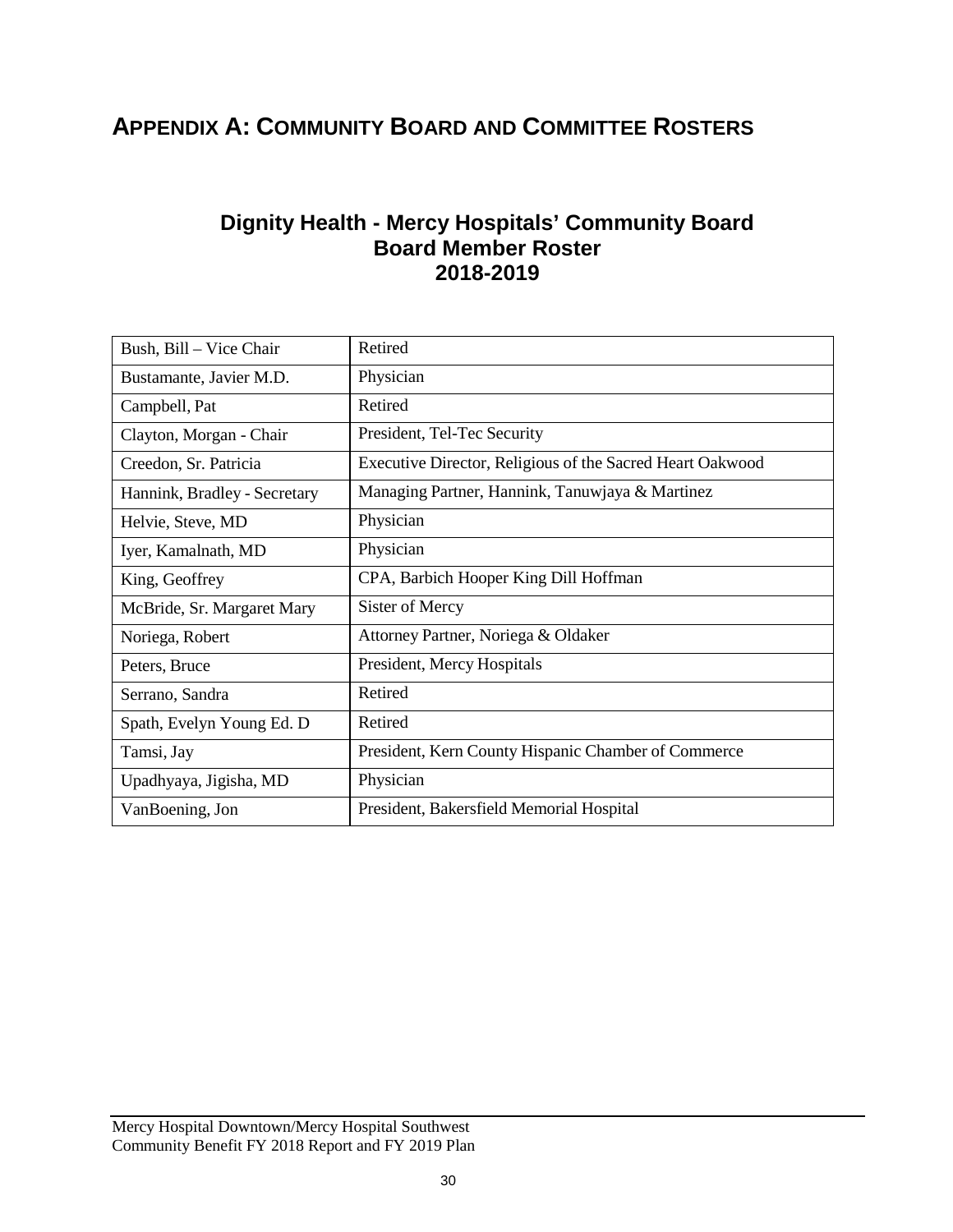### **Mercy and Memorial Hospitals Department of Special Needs and Community Outreach**

### **Community Benefit Committee Membership 2018-2019**

**Georgina Bicknell,** Nursing Director, Pediatrics & Grossman Burn Center, Bakersfield Memorial Hospital **Morgan Clayton**, President, Tel-Tec Security **Felicia Corona,** Community Benefit CBISA Coordinator, Mercy & Memorial Hospitals **Tom Corson**, Executive Director, Kern County Network for Children **Danny Edwards**, Community Member **Steve Flores**, The Naina and Ravi Patel Foundation **Rita Flory**, Community Benefit Coordinator, Mercy & Memorial Hospitals **Julie Franks**, State Farm Agent **Mikie Hay**, Director of Community Affairs, Jim Burke Ford **Pam Holiwell,** Assistant Director, Kern County Department of Human Services **Denise Hunter**, Director, Service Excellence, Bakersfield Memorial Hospital **Louie Iturriria**, Director, Marketing and Public Relations, Kern Health Systems **Gloria Morales**, Services Coordinator, Mercy Housing **Sr. Judy Morasci**, Vice President, Mission Integration, Mercy Hospitals of Bakersfield **Genie Navarro**, Property Manager, Mercy Housing **Michelle Pearl-Krizo**, Coordinator, Kern County Public Health Services Department **Norma Rojas-Mora**, Director, Communication and Community Relations, Bakersfield College **Leonardo Ruiz,** Vice President, Univision Communications Inc. **Michele Shain**, Senior Director, Neuro and Cardiac Services, Bakersfield Memorial Hospital **Joan Van Alstyne**, Director, Patient Experience, Mercy Hospitals of Bakersfield **Amanda Valenzuela**, Development Manager, Alzheimer's Association **Jonathan Webster**, Community Member **Michelle Willow**, Director of External Communications, Dignity Health Central California Service Area **Donna Winkley**, Regional Director, Mercy & Memorial Hospitals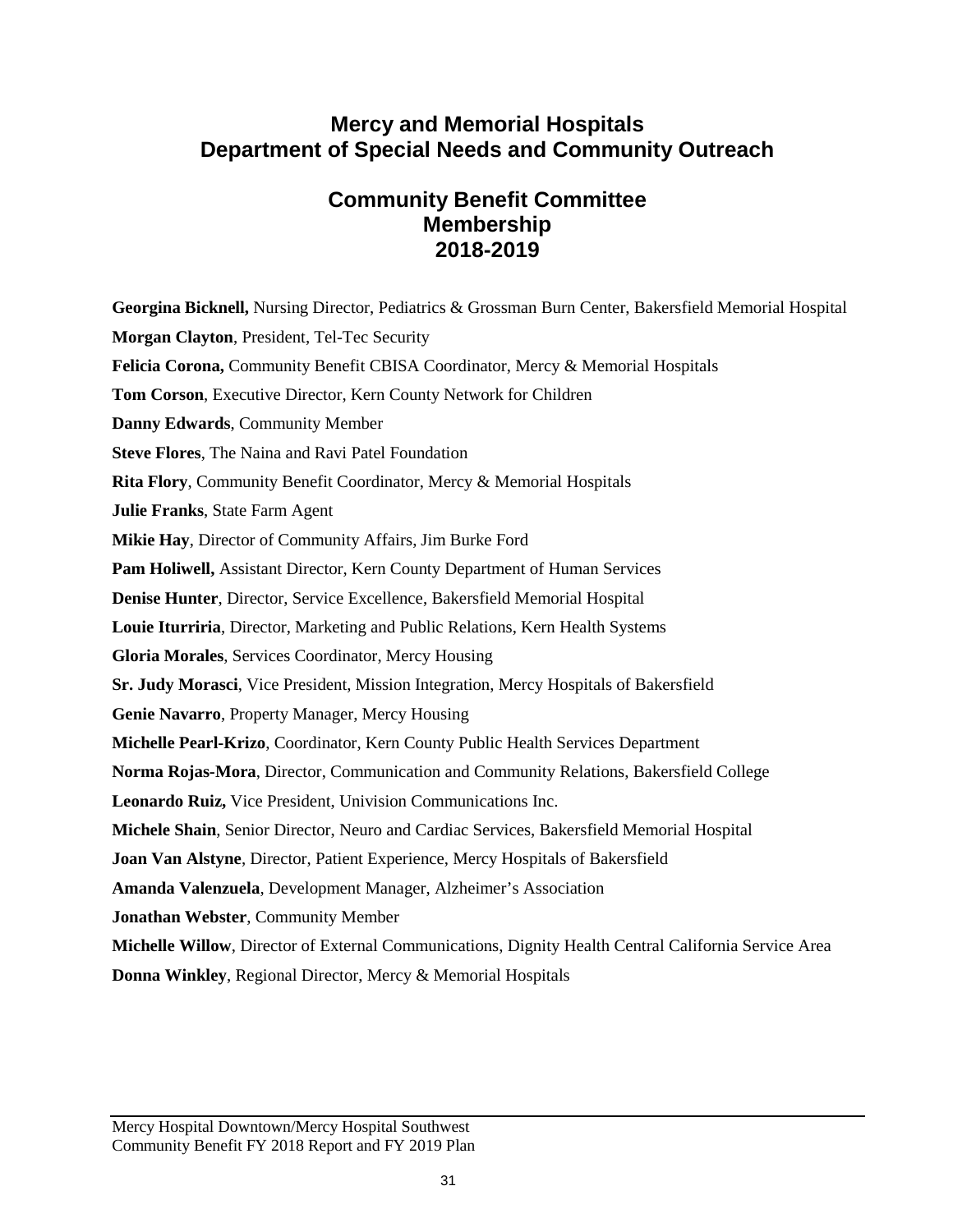# **APPENDIX B: OTHER PROGRAMS AND NON-QUANTIFIABLE BENEFITS**

The hospitals deliver a number of community programs and non-quantifiable benefits in addition to those described elsewhere in this report. Like those programs and initiatives, the ones below are a reflection of the hospitals' mission and our commitment to improving community health and well-being.

Dignity Health's Community Grants Program - Partnering with others who share our vision and values is necessary to bring about real and lasting improvements in the health care system and the health of those we serve. Dignity Health's Community Grants Program is one way we are working collaboratively to increase access to quality care and improve the social determinants of health. Dignity Health grant funds are to be used to deliver services and improve the health and well-being of underserved populations in Kern County (e.g., economically poor, women and children, mentally or physically disabled, at-risk minority, or other disenfranchised populations).

Health Profession Education – Mercy Hospitals regularly sponsors training for medical students, nurses, and other students in the health care field. Hundreds of hours each year are committed to providing a clinical setting for undergraduate training and internships for dietary professionals, technicians, social workers, pharmacists, and other health professionals from universities and colleges. For over three years the hospitals have partnered with California State University Bakersfield by donating money so the college could disperse funding as needed for purposed of addressing community wide workforce issues such as school-based programs on health care careers.

Prescription Program - The Prescription Purchase for Indigent Program purchases necessary medications in emergency situations for people who must have the medicines for their health but have no money to purchase them. The hospital's social workers identify patients in need of medication and request the medication from Komoto Pharmacy.

Homemaker Care Program: Hospital to Home Stat – This program provides a solution to meet the frequent challenges our case managers face with discharging a patient to home, safely. These patients are those that require immediate, non-medical assistance at home to avoid readmission to the hospital, to provide safety and support for improved patient experiences and to once again become independent in their homes.

Community Committees and Boards - Hospital staff serves on many community committees and boards in the service area such including the CBCC Infusion Center Family Centered Care Advisory Committee, Kegley Institute of Ethics Planning Committee, Links for Life Committee, Kern County Cancer Fund Patient Eligibility Committee Meeting, Kern Coalition Against Human Trafficking, Binational Health Week Taskforce and the Dignity Health Community Grants Committee.